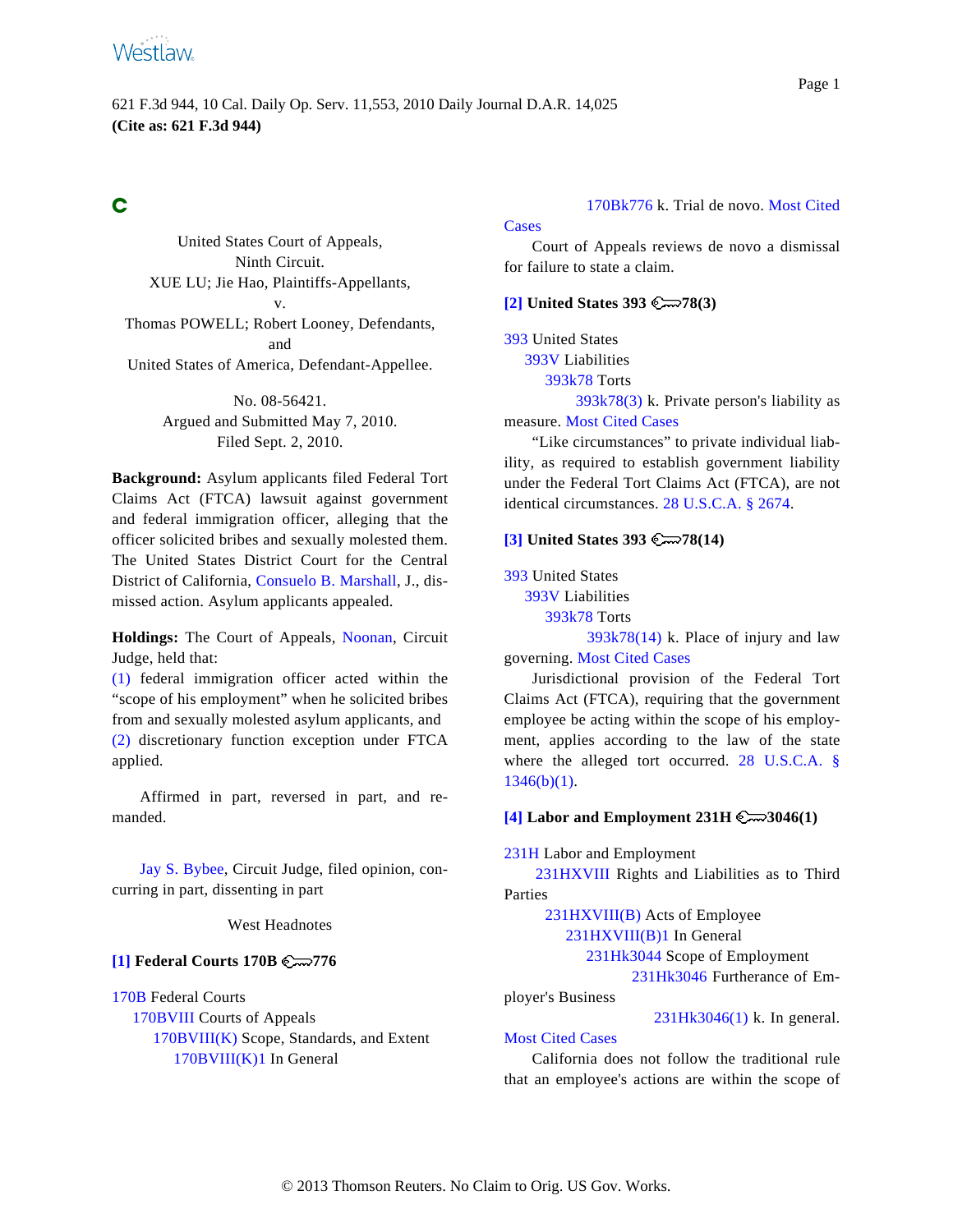employment only if motivated, in whole or part, by a desire to serve the employer's interests.

### <span id="page-1-0"></span>**[\[5\]](#page-5-0) Labor and Employment 231H 3055**

[231H](http://www.westlaw.com/KeyNumber/Default.wl?rs=dfa1.0&vr=2.0&CMD=KEY&DocName=231H) Labor and Employment

[231HXVIII](http://www.westlaw.com/KeyNumber/Default.wl?rs=dfa1.0&vr=2.0&CMD=KEY&DocName=231HXVIII) Rights and Liabilities as to Third Parties

> 231H[XVIII\(B\)](http://www.westlaw.com/KeyNumber/Default.wl?rs=dfa1.0&vr=2.0&CMD=KEY&DocName=231HXVIII%28B%29) Acts of Employee [231HXVIII\(B\)1](http://www.westlaw.com/KeyNumber/Default.wl?rs=dfa1.0&vr=2.0&CMD=KEY&DocName=231HXVIII%28B%291) In General 231Hk3054 [Intentional A](http://www.westlaw.com/KeyNumber/Default.wl?rs=dfa1.0&vr=2.0&CMD=KEY&DocName=231Hk3054)cts [231Hk3055](http://www.westlaw.com/KeyNumber/Default.wl?rs=dfa1.0&vr=2.0&CMD=KEY&DocName=231Hk3055) k. In general. [Most](http://www.westlaw.com/Digest/Default.wl?rs=dfa1.0&vr=2.0&CMD=MCC&DocName=231Hk3055)

### [Cited Cases](http://www.westlaw.com/Digest/Default.wl?rs=dfa1.0&vr=2.0&CMD=MCC&DocName=231Hk3055)

### <span id="page-1-2"></span>**Labor and Employment 231H 3062**

[231H](http://www.westlaw.com/KeyNumber/Default.wl?rs=dfa1.0&vr=2.0&CMD=KEY&DocName=231H) Labor and Employment

[231HXVIII](http://www.westlaw.com/KeyNumber/Default.wl?rs=dfa1.0&vr=2.0&CMD=KEY&DocName=231HXVIII) Rights and Liabilities as to Third Parties

> 231H[XVIII\(B\)](http://www.westlaw.com/KeyNumber/Default.wl?rs=dfa1.0&vr=2.0&CMD=KEY&DocName=231HXVIII%28B%29) Acts of Employee [231HXVIII\(B\)1](http://www.westlaw.com/KeyNumber/Default.wl?rs=dfa1.0&vr=2.0&CMD=KEY&DocName=231HXVIII%28B%291) In General 231Hk3062 [k. Criminal](http://www.westlaw.com/KeyNumber/Default.wl?rs=dfa1.0&vr=2.0&CMD=KEY&DocName=231Hk3062) acts. [Most](http://www.westlaw.com/Digest/Default.wl?rs=dfa1.0&vr=2.0&CMD=MCC&DocName=231Hk3062)

### [Cited Cases](http://www.westlaw.com/Digest/Default.wl?rs=dfa1.0&vr=2.0&CMD=MCC&DocName=231Hk3062)

Under California law, an employee's willful, malicious and even criminal torts may fall within the scope of his or her employment for purposes of respondeat superior, even though the employer has not authorized the employee to commit crimes or intentional torts.

### <span id="page-1-3"></span><span id="page-1-1"></span>**[\[6\]](#page-5-1) Labor and Employment 231H 3027**

[231H](http://www.westlaw.com/KeyNumber/Default.wl?rs=dfa1.0&vr=2.0&CMD=KEY&DocName=231H) Labor and Employment

[231HXVIII](http://www.westlaw.com/KeyNumber/Default.wl?rs=dfa1.0&vr=2.0&CMD=KEY&DocName=231HXVIII) Rights and Liabilities as to Third Parties

> 231H[XVIII\(B\)](http://www.westlaw.com/KeyNumber/Default.wl?rs=dfa1.0&vr=2.0&CMD=KEY&DocName=231HXVIII%28B%29) Acts of Employee [231HXVIII\(B\)1](http://www.westlaw.com/KeyNumber/Default.wl?rs=dfa1.0&vr=2.0&CMD=KEY&DocName=231HXVIII%28B%291) In General

231Hk3027 [k. Theory an](http://www.westlaw.com/KeyNumber/Default.wl?rs=dfa1.0&vr=2.0&CMD=KEY&DocName=231Hk3027)d purpose of imposing liability on employer. [Most Cited Cases](http://www.westlaw.com/Digest/Default.wl?rs=dfa1.0&vr=2.0&CMD=MCC&DocName=231Hk3027)

### **Labor and Employment 231H 3045**

[231H](http://www.westlaw.com/KeyNumber/Default.wl?rs=dfa1.0&vr=2.0&CMD=KEY&DocName=231H) Labor and Employment

<span id="page-1-4"></span>[231HXVIII](http://www.westlaw.com/KeyNumber/Default.wl?rs=dfa1.0&vr=2.0&CMD=KEY&DocName=231HXVIII) Rights and Liabilities as to Third Parties

> 231H[XVIII\(B\)](http://www.westlaw.com/KeyNumber/Default.wl?rs=dfa1.0&vr=2.0&CMD=KEY&DocName=231HXVIII%28B%29) Acts of Employee [231HXVIII\(B\)1](http://www.westlaw.com/KeyNumber/Default.wl?rs=dfa1.0&vr=2.0&CMD=KEY&DocName=231HXVIII%28B%291) In General

### 231Hk3044 [Scope of Em](http://www.westlaw.com/KeyNumber/Default.wl?rs=dfa1.0&vr=2.0&CMD=KEY&DocName=231Hk3044)ployment [231Hk3045](http://www.westlaw.com/KeyNumber/Default.wl?rs=dfa1.0&vr=2.0&CMD=KEY&DocName=231Hk3045) k. In general. [Most](http://www.westlaw.com/Digest/Default.wl?rs=dfa1.0&vr=2.0&CMD=MCC&DocName=231Hk3045)

### [Cited Cases](http://www.westlaw.com/Digest/Default.wl?rs=dfa1.0&vr=2.0&CMD=MCC&DocName=231Hk3045)

Under California law, in determining whether employer is vicariously liable for the acts of its employee, a court looks to the foreseeability of the employee's conduct, whether it be authorized or unauthorized, tortious or criminal, because the California rule reflects the central justification for respondeat superior liability: that losses fairly attributable to an enterprise, those which foreseeably result from the conduct of the enterprise, should be allocated to the enterprise as a cost of doing business.

### **[\[7\]](#page-5-2) Labor and Employment 231H 3045**

[231H](http://www.westlaw.com/KeyNumber/Default.wl?rs=dfa1.0&vr=2.0&CMD=KEY&DocName=231H) Labor and Employment

[231HXVIII](http://www.westlaw.com/KeyNumber/Default.wl?rs=dfa1.0&vr=2.0&CMD=KEY&DocName=231HXVIII) Rights and Liabilities as to Third Parties

231H[XVIII\(B\)](http://www.westlaw.com/KeyNumber/Default.wl?rs=dfa1.0&vr=2.0&CMD=KEY&DocName=231HXVIII%28B%29) Acts of Employee

[231HXVIII\(B\)1](http://www.westlaw.com/KeyNumber/Default.wl?rs=dfa1.0&vr=2.0&CMD=KEY&DocName=231HXVIII%28B%291) In General

231Hk3044 [Scope of Em](http://www.westlaw.com/KeyNumber/Default.wl?rs=dfa1.0&vr=2.0&CMD=KEY&DocName=231Hk3044)ployment

[231Hk3045](http://www.westlaw.com/KeyNumber/Default.wl?rs=dfa1.0&vr=2.0&CMD=KEY&DocName=231Hk3045) k. In general. [Most](http://www.westlaw.com/Digest/Default.wl?rs=dfa1.0&vr=2.0&CMD=MCC&DocName=231Hk3045)

#### [Cited Cases](http://www.westlaw.com/Digest/Default.wl?rs=dfa1.0&vr=2.0&CMD=MCC&DocName=231Hk3045)

Under California law, a nexus must exist between the employment and the employee's tort if the employer is fairly to be held vicariously liable.

#### **[\[8\]](#page-5-3) Labor and Employment 231H 3045**

[231H](http://www.westlaw.com/KeyNumber/Default.wl?rs=dfa1.0&vr=2.0&CMD=KEY&DocName=231H) Labor and Employment

[231HXVIII](http://www.westlaw.com/KeyNumber/Default.wl?rs=dfa1.0&vr=2.0&CMD=KEY&DocName=231HXVIII) Rights and Liabilities as to Third Parties

> 231H[XVIII\(B\)](http://www.westlaw.com/KeyNumber/Default.wl?rs=dfa1.0&vr=2.0&CMD=KEY&DocName=231HXVIII%28B%29) Acts of Employee [231HXVIII\(B\)1](http://www.westlaw.com/KeyNumber/Default.wl?rs=dfa1.0&vr=2.0&CMD=KEY&DocName=231HXVIII%28B%291) In General 231Hk3044 [Scope of Em](http://www.westlaw.com/KeyNumber/Default.wl?rs=dfa1.0&vr=2.0&CMD=KEY&DocName=231Hk3044)ployment [231Hk3045](http://www.westlaw.com/KeyNumber/Default.wl?rs=dfa1.0&vr=2.0&CMD=KEY&DocName=231Hk3045) k. In general. [Most](http://www.westlaw.com/Digest/Default.wl?rs=dfa1.0&vr=2.0&CMD=MCC&DocName=231Hk3045)

#### [Cited Cases](http://www.westlaw.com/Digest/Default.wl?rs=dfa1.0&vr=2.0&CMD=MCC&DocName=231Hk3045)

The vicarious liability of a private employer in California does not turn on the vulnerability of the victim but on the extent to which the tort of the employee is incident to his employment.

### **[\[9\]](#page-6-0) United States 393 78(13)**

[393](http://www.westlaw.com/KeyNumber/Default.wl?rs=dfa1.0&vr=2.0&CMD=KEY&DocName=393) United States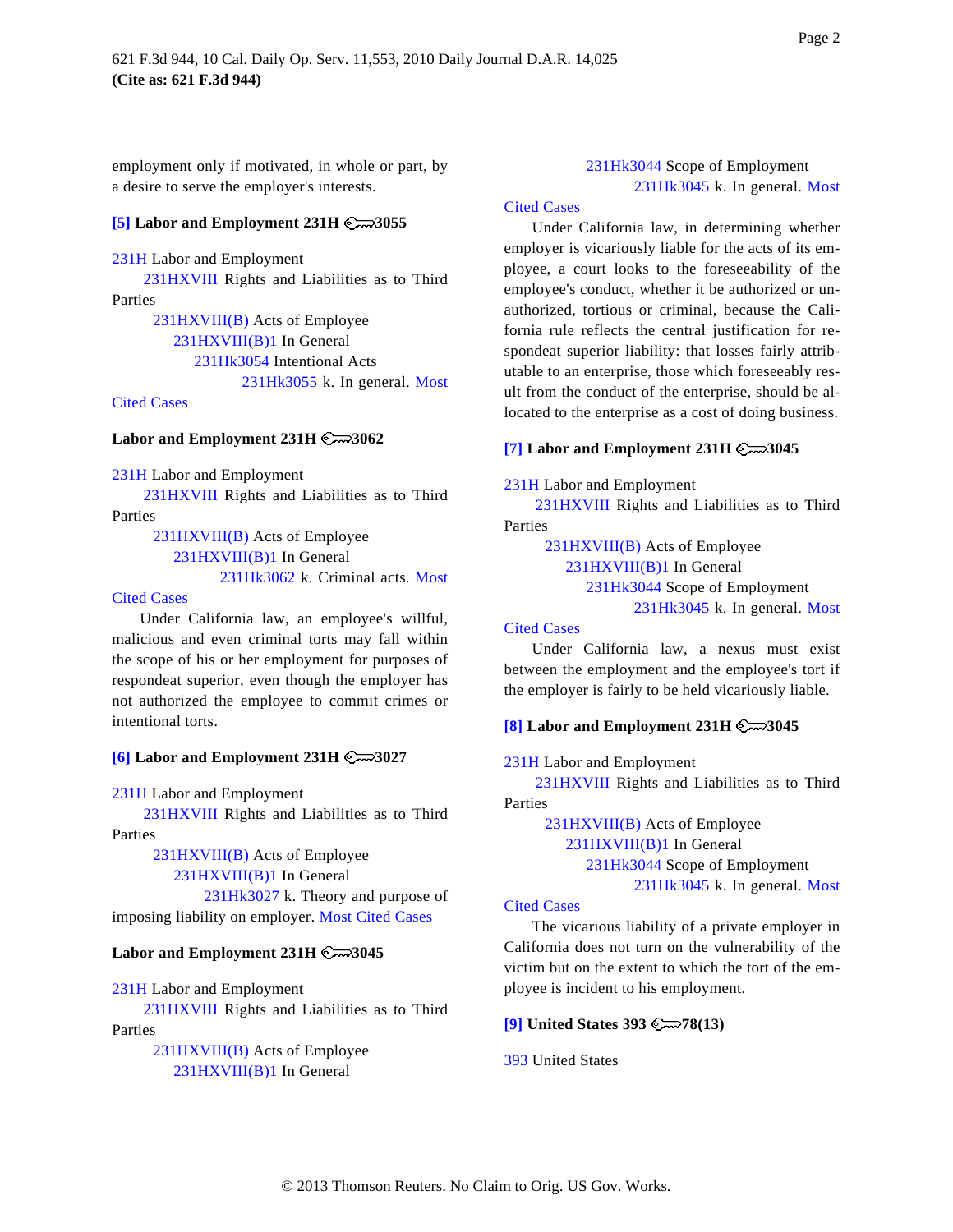### [393V](http://www.westlaw.com/KeyNumber/Default.wl?rs=dfa1.0&vr=2.0&CMD=KEY&DocName=393V) Liabilities

393k78 [Torts](http://www.westlaw.com/KeyNumber/Default.wl?rs=dfa1.0&vr=2.0&CMD=KEY&DocName=393k78)

<span id="page-2-2"></span>[393k78\(13\)](http://www.westlaw.com/KeyNumber/Default.wl?rs=dfa1.0&vr=2.0&CMD=KEY&DocName=393k78%2813%29) k. Scope of office or employment; line of duty. [Most Cited Cases](http://www.westlaw.com/Digest/Default.wl?rs=dfa1.0&vr=2.0&CMD=MCC&DocName=393k78%2813%29)

Federal immigration officer acted within the "scope of his employment" when he solicited bribes from and sexually molested asylum applicants, as required to establish government's vicarious liability, under California law, in asylum applicants' Federal Tort Claims Act (FTCA) action; although officer's conduct was unauthorized, it was incidental to his employment, as it was a generally foreseeable risk inherent in the asylum process. [28 U.S.C.A. §§](http://www.westlaw.com/Find/Default.wl?rs=dfa1.0&vr=2.0&DB=1000546&DocName=28USCAS1346&FindType=L&ReferencePositionType=T&ReferencePosition=SP_3fed000053a85) [1346\(b\)\(1\),](http://www.westlaw.com/Find/Default.wl?rs=dfa1.0&vr=2.0&DB=1000546&DocName=28USCAS1346&FindType=L&ReferencePositionType=T&ReferencePosition=SP_3fed000053a85) [2674](http://www.westlaw.com/Find/Default.wl?rs=dfa1.0&vr=2.0&DB=1000546&DocName=28USCAS2674&FindType=L).

### <span id="page-2-0"></span>**[\[10\]](#page-6-1) Damages 115 57.22**

<span id="page-2-3"></span>[115](http://www.westlaw.com/KeyNumber/Default.wl?rs=dfa1.0&vr=2.0&CMD=KEY&DocName=115) Damages

[115III](http://www.westlaw.com/KeyNumber/Default.wl?rs=dfa1.0&vr=2.0&CMD=KEY&DocName=115III) Grounds and Subjects of Compensatory Damages

115III(A) [Direct](http://www.westlaw.com/KeyNumber/Default.wl?rs=dfa1.0&vr=2.0&CMD=KEY&DocName=115III%28A%29) or Remote, Contingent, or Prospective Consequences or Losses

[115III\(A\)2](http://www.westlaw.com/KeyNumber/Default.wl?rs=dfa1.0&vr=2.0&CMD=KEY&DocName=115III%28A%292) Mental Suffering and Emotional Distress

115k57.19 I[ntentional o](http://www.westlaw.com/KeyNumber/Default.wl?rs=dfa1.0&vr=2.0&CMD=KEY&DocName=115k57.19)r Reckless Infliction of Emotional Distress; Outrage

[115k57.22](http://www.westlaw.com/KeyNumber/Default.wl?rs=dfa1.0&vr=2.0&CMD=KEY&DocName=115k57.22) k. Nature of conduct. [Most Cited Cases](http://www.westlaw.com/Digest/Default.wl?rs=dfa1.0&vr=2.0&CMD=MCC&DocName=115k57.22)

Under California law, the tort of infliction of emotional distress may be committed intentionally or recklessly.

### <span id="page-2-1"></span>**[\[11\]](#page-6-1) Damages 115 57.51**

[115](http://www.westlaw.com/KeyNumber/Default.wl?rs=dfa1.0&vr=2.0&CMD=KEY&DocName=115) Damages

[115III](http://www.westlaw.com/KeyNumber/Default.wl?rs=dfa1.0&vr=2.0&CMD=KEY&DocName=115III) Grounds and Subjects of Compensatory Damages

115III(A) [Direct](http://www.westlaw.com/KeyNumber/Default.wl?rs=dfa1.0&vr=2.0&CMD=KEY&DocName=115III%28A%29) or Remote, Contingent, or Prospective Consequences or Losses

[115III\(A\)2](http://www.westlaw.com/KeyNumber/Default.wl?rs=dfa1.0&vr=2.0&CMD=KEY&DocName=115III%28A%292) Mental Suffering and Emotional Distress

115k57.50 L[abor and E](http://www.westlaw.com/KeyNumber/Default.wl?rs=dfa1.0&vr=2.0&CMD=KEY&DocName=115k57.50)mployment

[115k57.51](http://www.westlaw.com/KeyNumber/Default.wl?rs=dfa1.0&vr=2.0&CMD=KEY&DocName=115k57.51) k. In general. [Most Cited](http://www.westlaw.com/Digest/Default.wl?rs=dfa1.0&vr=2.0&CMD=MCC&DocName=115k57.51)

#### [Cases](http://www.westlaw.com/Digest/Default.wl?rs=dfa1.0&vr=2.0&CMD=MCC&DocName=115k57.51)

Under California law, an employer can be held liable for infliction of emotional distress by an employee in the course of his employment.

### **[\[12\]](#page-7-0) United States 393**  $\mathbb{C}$  78(12)

[393](http://www.westlaw.com/KeyNumber/Default.wl?rs=dfa1.0&vr=2.0&CMD=KEY&DocName=393) United States [393V](http://www.westlaw.com/KeyNumber/Default.wl?rs=dfa1.0&vr=2.0&CMD=KEY&DocName=393V) Liabilities

393k78 [Torts](http://www.westlaw.com/KeyNumber/Default.wl?rs=dfa1.0&vr=2.0&CMD=KEY&DocName=393k78)

 $393k78(12)$  k. Execution of statutes or regulations; discretionary acts or functions. [Most](http://www.westlaw.com/Digest/Default.wl?rs=dfa1.0&vr=2.0&CMD=MCC&DocName=393k78%2812%29) [Cited Cases](http://www.westlaw.com/Digest/Default.wl?rs=dfa1.0&vr=2.0&CMD=MCC&DocName=393k78%2812%29)

Discretionary function exception under the Federal Tort Claims Act (FTCA) does not apply to an action specifically prescribed by a federal statute, regulation, or policy, because such an action is not within an agent's discretion. [28 U.S.C.A.](http://www.westlaw.com/Find/Default.wl?rs=dfa1.0&vr=2.0&DB=1000546&DocName=28USCAS2680&FindType=L&ReferencePositionType=T&ReferencePosition=SP_8b3b0000958a4) §  $2680(a)$ .

### **[\[13\]](#page-7-0) United States 393**  $\mathbb{R}$  78(12)

[393](http://www.westlaw.com/KeyNumber/Default.wl?rs=dfa1.0&vr=2.0&CMD=KEY&DocName=393) United States

[393V](http://www.westlaw.com/KeyNumber/Default.wl?rs=dfa1.0&vr=2.0&CMD=KEY&DocName=393V) Liabilities

393k78 [Torts](http://www.westlaw.com/KeyNumber/Default.wl?rs=dfa1.0&vr=2.0&CMD=KEY&DocName=393k78)

[393k78\(12\)](http://www.westlaw.com/KeyNumber/Default.wl?rs=dfa1.0&vr=2.0&CMD=KEY&DocName=393k78%2812%29) k. Execution of statutes or regulations; discretionary acts or functions. [Most](http://www.westlaw.com/Digest/Default.wl?rs=dfa1.0&vr=2.0&CMD=MCC&DocName=393k78%2812%29) [Cited Cases](http://www.westlaw.com/Digest/Default.wl?rs=dfa1.0&vr=2.0&CMD=MCC&DocName=393k78%2812%29)

Discretionary function exception to Federal Tort Claims Act (FTCA) liability applied to alleged conduct of supervisor in failing to discipline immigration officer for allegedly retaining an asylum file for over 400 days, contrary to immigration regulations, absent any mandatory duty to discipline officer for retaining the file, or any showing of unconstitutional policymaking. [28 U.S.C.A. § 2680\(a](http://www.westlaw.com/Find/Default.wl?rs=dfa1.0&vr=2.0&DB=1000546&DocName=28USCAS2680&FindType=L&ReferencePositionType=T&ReferencePosition=SP_8b3b0000958a4))

**\*945** [Vincent J. DeSimon](http://www.westlaw.com/Find/Default.wl?rs=dfa1.0&vr=2.0&DB=PROFILER-WLD&DocName=0213737401&FindType=h)e, Venice, CA, for the plaintiffs-appellants.

[Henry C. Whitake](http://www.westlaw.com/Find/Default.wl?rs=dfa1.0&vr=2.0&DB=PROFILER-WLD&DocName=0365830201&FindType=h)r and [Thomas M. Bondy](http://www.westlaw.com/Find/Default.wl?rs=dfa1.0&vr=2.0&DB=PROFILER-WLD&DocName=0213499701&FindType=h), Washington, D.C., for the defendant-appellee.

Appeal from the United States District Court for the Central District of California, [Consuelo B. Marshal](http://www.westlaw.com/Find/Default.wl?rs=dfa1.0&vr=2.0&DB=PROFILER-WLD&DocName=0259303101&FindType=h)l District Judge, Presiding. D.C. No. 2:01-cv-01758-CBM-E.

.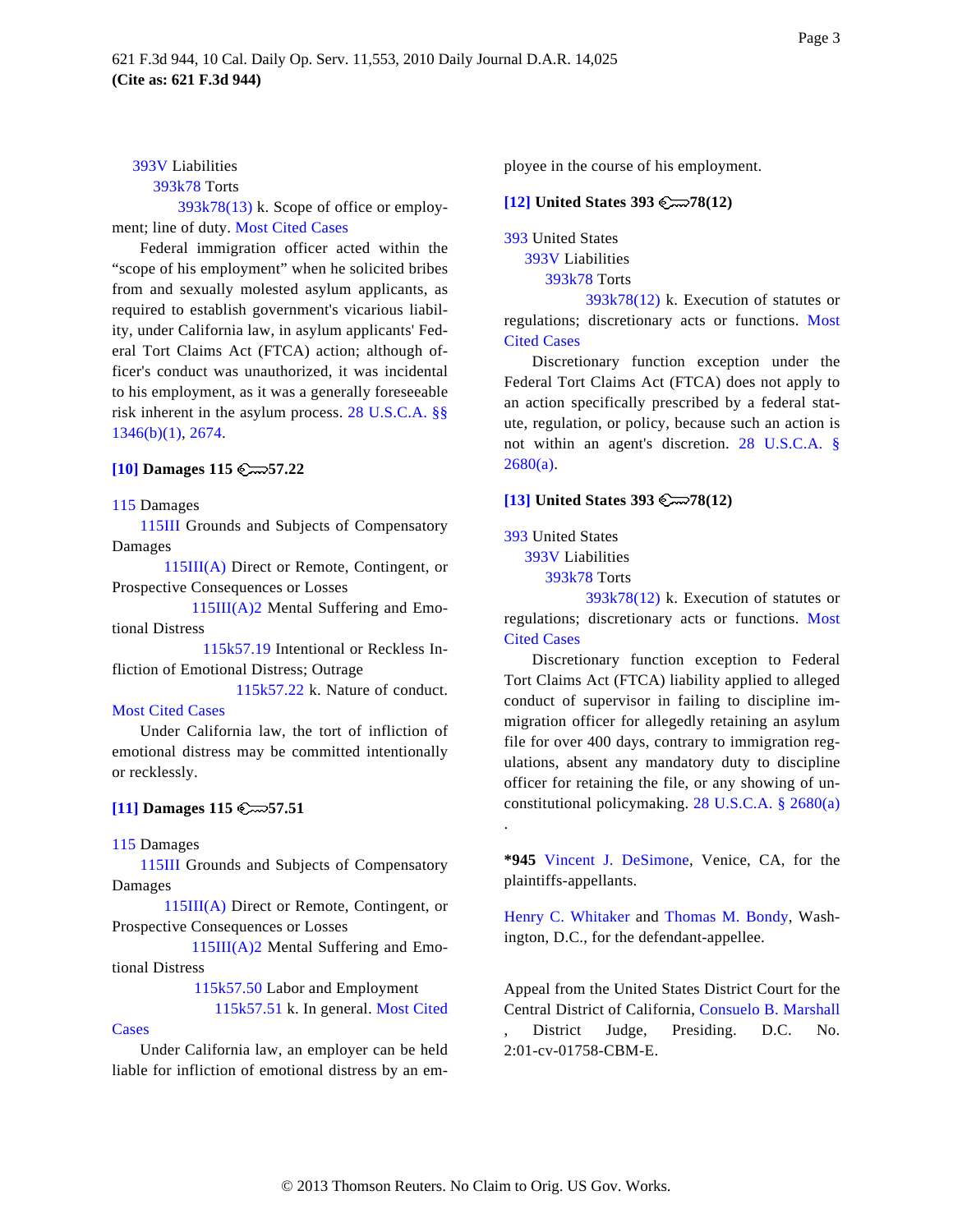Before: [JOHN T. NOON](http://www.westlaw.com/Find/Default.wl?rs=dfa1.0&vr=2.0&DB=PROFILER-WLD&DocName=0229271801&FindType=h)AN, [RICHARD R](http://www.westlaw.com/Find/Default.wl?rs=dfa1.0&vr=2.0&DB=PROFILER-WLD&DocName=0147208301&FindType=h). [CLIFTON](http://www.westlaw.com/Find/Default.wl?rs=dfa1.0&vr=2.0&DB=PROFILER-WLD&DocName=0147208301&FindType=h) and [JAY S. BYBEE](http://www.westlaw.com/Find/Default.wl?rs=dfa1.0&vr=2.0&DB=PROFILER-WLD&DocName=0331021501&FindType=h), Circuit Judges.

Opinion by Judge [NOONAN](http://www.westlaw.com/Find/Default.wl?rs=dfa1.0&vr=2.0&DB=PROFILER-WLD&DocName=0229271801&FindType=h); Partial Concurrence and Partial Dissent by Judge [BYBEE](http://www.westlaw.com/Find/Default.wl?rs=dfa1.0&vr=2.0&DB=PROFILER-WLD&DocName=0331021501&FindType=h).

#### **OPINION**

#### [NOONAN](http://www.westlaw.com/Find/Default.wl?rs=dfa1.0&vr=2.0&DB=PROFILER-WLD&DocName=0229271801&FindType=h), Circuit Judge:

Xue Lu (Lu) and Jie Hao (Hao) appeal the judgment of the district court dismissing their suit under the Federal Tort Claims Act (FTCA), [28](http://www.westlaw.com/Find/Default.wl?rs=dfa1.0&vr=2.0&DB=1000546&DocName=28USCAS1346&FindType=L&ReferencePositionType=T&ReferencePosition=SP_a83b000018c76) [U.S.C. § 1346\(](http://www.westlaw.com/Find/Default.wl?rs=dfa1.0&vr=2.0&DB=1000546&DocName=28USCAS1346&FindType=L&ReferencePositionType=T&ReferencePosition=SP_a83b000018c76)b), and other claims against the United States and various officials. The FTCA incorporates**\*946** the law of the state in which the tort is alleged to have occurred, in this case California, so that we are bound to interpret and apply the law California would apply to a private employer. We affirm in part, reverse in part, and remand for further proceedings.

### FACTS

We take the facts alleged by the plaintiffs as true for the purposes of this opinion. *[Nurse v](http://www.westlaw.com/Find/Default.wl?rs=dfa1.0&vr=2.0&DB=506&FindType=Y&ReferencePositionType=S&SerialNum=2000516164&ReferencePosition=1000). [United States](http://www.westlaw.com/Find/Default.wl?rs=dfa1.0&vr=2.0&DB=506&FindType=Y&ReferencePositionType=S&SerialNum=2000516164&ReferencePosition=1000),* [226 F.3d 996, 1000 \(9th Cir.2000\)](http://www.westlaw.com/Find/Default.wl?rs=dfa1.0&vr=2.0&DB=506&FindType=Y&ReferencePositionType=S&SerialNum=2000516164&ReferencePosition=1000).

Lu and Hao are each citizens of the People's Republic of China. Each was lawfully admitted to the United States as a non-immigrant, and each filed an application for asylum on political grounds. Each received an initial interview with Thomas A. Powell, Jr. What happened thereafter is the basis for their suit.

On February 15, 2000, Lu was interviewed by Powell, aged 58, who had served seven years as an Asylum Officer in the Immigration and Naturalization Service in Los Angeles. An asylum officer had the authority to grant Lu's request for asylum. *See* [8](http://www.westlaw.com/Find/Default.wl?rs=dfa1.0&vr=2.0&DB=1000547&DocName=8CFRS208.14&FindType=L&ReferencePositionType=T&ReferencePosition=SP_a83b000018c76) [C.F.R. § 208.14\(b\)](http://www.westlaw.com/Find/Default.wl?rs=dfa1.0&vr=2.0&DB=1000547&DocName=8CFRS208.14&FindType=L&ReferencePositionType=T&ReferencePosition=SP_a83b000018c76). If the asylum officer did not decide to grant the request, Lu's case would be referred to a hearing before an immigration judge. *See* [8 C.F.R. § 208.14\(c\)\(1](http://www.westlaw.com/Find/Default.wl?rs=dfa1.0&vr=2.0&DB=1000547&DocName=8CFRS208.14&FindType=L&ReferencePositionType=T&ReferencePosition=SP_10c0000001331)). Powell's exercise of authority in her favor could avoid such a hearing and confer upon her the benefit of indefinite lawful asylee status. *See* [8 C.F.R. § 208.14\(e\)](http://www.westlaw.com/Find/Default.wl?rs=dfa1.0&vr=2.0&DB=1000547&DocName=8CFRS208.14&FindType=L&ReferencePositionType=T&ReferencePosition=SP_7fdd00001ca15).

Approximately a week after her interview, Powell telephoned Lu and told her that he would meet her at her residence in Monterey Park. No one else should be present. On February 26, Powell appeared at her apartment and began discussion of her case, stating that he had helped others and could help her. Payment made to him, he insinuated, would make him approve her application. He then attempted to unzip and remove her pants. When she rebuffed him, he told her that her application for asylum would be denied. On March 1, 2000, he issued the denial.

Lu informed her lawyer of Powell's offer and overtures. By chance, her lawyer was also representing Hao, who had her initial interview with Powell on May 22, 2000. Three days after the interview, Powell telephoned Hao, stating that he would like to confer with her alone at her residence regarding the details of her application. He said he had an offer for her that had to be kept secret between them. She agreed to meet him on June 4.

Before the meeting, Hao called her lawyer. Already alerted by Lu, the lawyer contacted the Justice Department, which in turn arranged for Hao to be wired for her meeting with Powell.

On June 4, Powell arrived at Hao's residence. He began to tell her of problems in her application for asylum. Powell said they could be solved if she paid him \$2,000. He offensively touched private parts of her body. They agreed to meet again on June 8 for Powell to collect the money. On June 8, Hao was again wired. Powell returned to get the \$2,000 and received it. He again engaged in sexual molestation of the asylum applicant.

As a result of the sting, the United States indicted Powell for his misconduct with both women. August 10, 2004, Powell was convicted by a jury of deprivation of Lu's civil rights under color of law in violation of [18 U.S.C. § 24](http://www.westlaw.com/Find/Default.wl?rs=dfa1.0&vr=2.0&DB=1000546&DocName=18USCAS242&FindType=L)2 and on November 20 was sentenced to imprisonment of one year. He was also convicted of seeking bribes from both Lu and Hao in violation of 18 U.S.C.  $\S$  201(B)(2)(A) and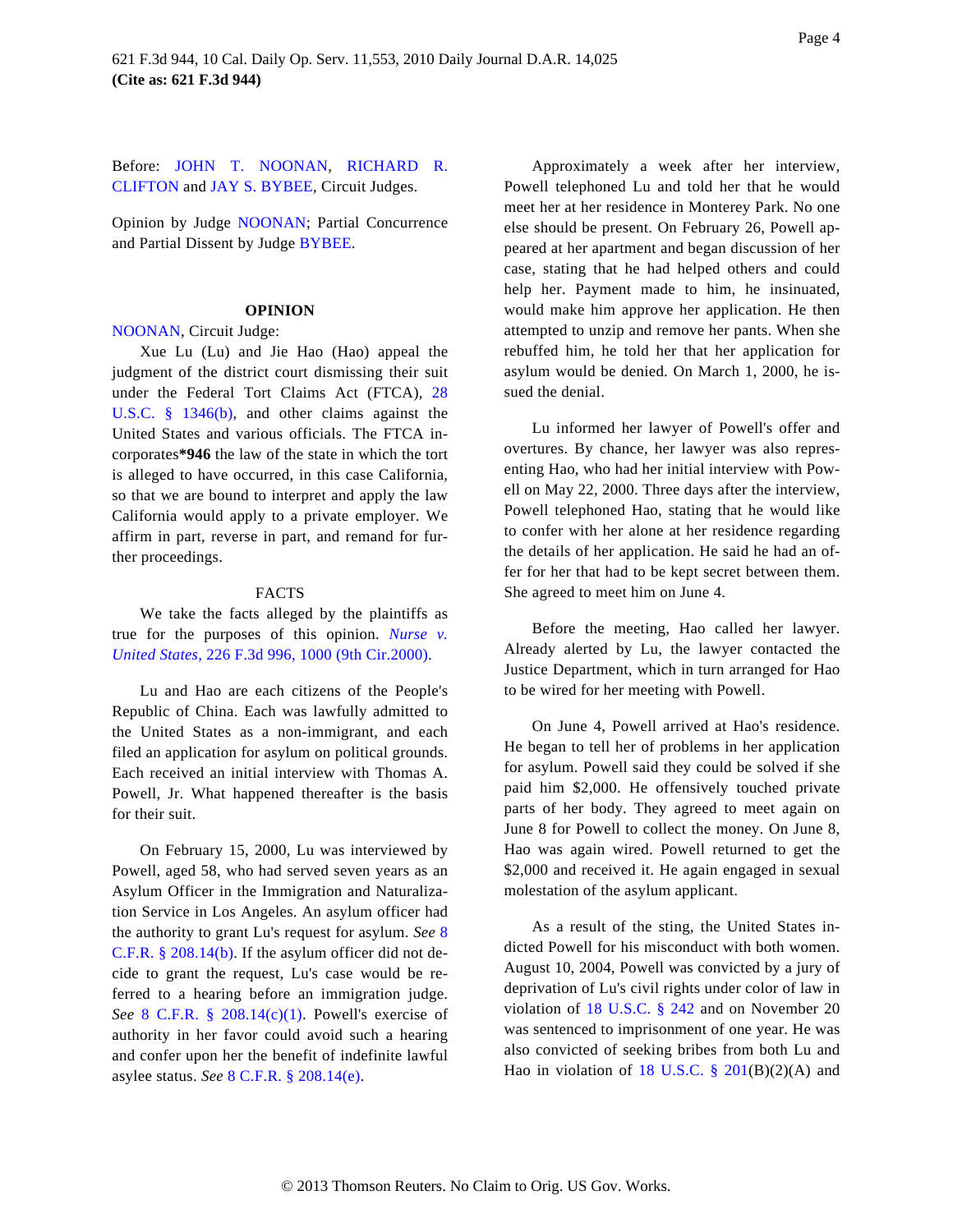was sentenced to a term of three years and nine months, to run concurrently with the first sentence. Powell died in prison not long after his incarceration and prior to **\*947** the resolution of his appeal. As a result, his conviction was vacated and the indictment against him was dismissed.

### **PROCEEDINGS**

February 23, 2001, Lu and Hao filed this action against Powell; his supervisor, Robert Looney; his employer, the United States; and ten unknown agents of the United States. The district court dismissed several counts, giving plaintiffs leave to amend. The action was stayed during the pendency of the criminal case against Powell. After further amendments by the plaintiffs and rulings by the district court, Looney settled, the unknown agents were dismissed by stipulation, and on July 1, 2008, the district court entered final judgment against the plaintiffs for failure to state a cause of action under the FTCA.

<span id="page-4-1"></span>August 27, 2008, this appeal followed.

#### ANALYSIS

<span id="page-4-0"></span>[\[1\]](#page-0-0) *Jurisdiction and standard of review.* We have jurisdiction under [28 U.S.C. § 129](http://www.westlaw.com/Find/Default.wl?rs=dfa1.0&vr=2.0&DB=1000546&DocName=28USCAS1291&FindType=L)1. We review de novo the dismissal for failure to state a claim. *[Cervantes v. United State](http://www.westlaw.com/Find/Default.wl?rs=dfa1.0&vr=2.0&DB=506&FindType=Y&ReferencePositionType=S&SerialNum=2003391550&ReferencePosition=1187)s,* [330 F.3d 1186](http://www.westlaw.com/Find/Default.wl?rs=dfa1.0&vr=2.0&DB=506&FindType=Y&ReferencePositionType=S&SerialNum=2003391550&ReferencePosition=1187), [1187 \(9th Cir.2003\)](http://www.westlaw.com/Find/Default.wl?rs=dfa1.0&vr=2.0&DB=506&FindType=Y&ReferencePositionType=S&SerialNum=2003391550&ReferencePosition=1187).

<span id="page-4-2"></span>*Criteria.* Under the FTCA, the United States is only liable "under circumstances where the United States, if a private person, would be liable to the claimant in accordance with the law of the place where the act or omission occurred." [28 U.S.C. §](http://www.westlaw.com/Find/Default.wl?rs=dfa1.0&vr=2.0&DB=1000546&DocName=28USCAS1346&FindType=L&ReferencePositionType=T&ReferencePosition=SP_3fed000053a85) [1346\(b\)\(1\).](http://www.westlaw.com/Find/Default.wl?rs=dfa1.0&vr=2.0&DB=1000546&DocName=28USCAS1346&FindType=L&ReferencePositionType=T&ReferencePosition=SP_3fed000053a85) Both sides discuss *[Mary M. v. City o](http://www.westlaw.com/Find/Default.wl?rs=dfa1.0&vr=2.0&DB=661&FindType=Y&SerialNum=1991151136)f [Los Angeles](http://www.westlaw.com/Find/Default.wl?rs=dfa1.0&vr=2.0&DB=661&FindType=Y&SerialNum=1991151136),* [54 Cal.3d 202, 285 Cal.Rptr. 99, 81](http://www.westlaw.com/Find/Default.wl?rs=dfa1.0&vr=2.0&DB=661&FindType=Y&SerialNum=1991151136)4 [P.2d 1341 \(1991](http://www.westlaw.com/Find/Default.wl?rs=dfa1.0&vr=2.0&DB=661&FindType=Y&SerialNum=1991151136)), which involved a Los Angeles police officer who, while on duty, raped a woman. Because it involved a public employer, *[Mary M](http://www.westlaw.com/Find/Default.wl?rs=dfa1.0&vr=2.0&FindType=Y&SerialNum=1991151136).* "provides less than compelling precedent," *[Lisa M.](http://www.westlaw.com/Find/Default.wl?rs=dfa1.0&vr=2.0&DB=661&FindType=Y&ReferencePositionType=S&SerialNum=1995250538&ReferencePosition=366) [v. Henry Mayo Newhall Mem'l Hos](http://www.westlaw.com/Find/Default.wl?rs=dfa1.0&vr=2.0&DB=661&FindType=Y&ReferencePositionType=S&SerialNum=1995250538&ReferencePosition=366)p.,* [12 Cal.4th](http://www.westlaw.com/Find/Default.wl?rs=dfa1.0&vr=2.0&DB=661&FindType=Y&ReferencePositionType=S&SerialNum=1995250538&ReferencePosition=366) [291, 48 Cal.Rptr.2d 510, 907 P.2d 358, 366 \(1995](http://www.westlaw.com/Find/Default.wl?rs=dfa1.0&vr=2.0&DB=661&FindType=Y&ReferencePositionType=S&SerialNum=1995250538&ReferencePosition=366)), for weighing the liability of private employers, as we must under  $28$  U.S.C.  $\S$  1346(b)(1). A public-entity case, however, can offer some guidance, to the extent it illuminates general principles of respondeat superior liability that apply in California to public and private employers alike. *See [Mary M.](http://www.westlaw.com/Find/Default.wl?rs=dfa1.0&vr=2.0&DB=661&FindType=Y&ReferencePositionType=S&SerialNum=1991151136&ReferencePosition=1344),* [285 Cal.Rptr. 99, 814 P.2d at 134](http://www.westlaw.com/Find/Default.wl?rs=dfa1.0&vr=2.0&DB=661&FindType=Y&ReferencePositionType=S&SerialNum=1991151136&ReferencePosition=1344)4 ("[T]he Legislature incorporated general standards of tort liability as the primary basis for respondeat superior liability of public entities" and "[c]ourts have construed the term 'scope of employment' [in publicentity cases] as broadly as in private tort litigation") (internal quotation marks omitted). We do not rely on *[Mary M](http://www.westlaw.com/Find/Default.wl?rs=dfa1.0&vr=2.0&FindType=Y&SerialNum=1991151136).* here, because liability in that case depended on "the unique authority vested in police officers." *[Lisa M.](http://www.westlaw.com/Find/Default.wl?rs=dfa1.0&vr=2.0&DB=661&FindType=Y&ReferencePositionType=S&SerialNum=1995250538&ReferencePosition=366),* [48 Cal.Rptr.2d 510, 907 P.2d](http://www.westlaw.com/Find/Default.wl?rs=dfa1.0&vr=2.0&DB=661&FindType=Y&ReferencePositionType=S&SerialNum=1995250538&ReferencePosition=366) at [366](http://www.westlaw.com/Find/Default.wl?rs=dfa1.0&vr=2.0&DB=661&FindType=Y&ReferencePositionType=S&SerialNum=1995250538&ReferencePosition=366) (quoting *[Mary M.](http://www.westlaw.com/Find/Default.wl?rs=dfa1.0&vr=2.0&DB=661&FindType=Y&ReferencePositionType=S&SerialNum=1991151136&ReferencePosition=1350),* [285 Cal.Rptr. 99, 814 P.2d](http://www.westlaw.com/Find/Default.wl?rs=dfa1.0&vr=2.0&DB=661&FindType=Y&ReferencePositionType=S&SerialNum=1991151136&ReferencePosition=1350) [at 1350 n. 11\)](http://www.westlaw.com/Find/Default.wl?rs=dfa1.0&vr=2.0&DB=661&FindType=Y&ReferencePositionType=S&SerialNum=1991151136&ReferencePosition=1350). We must look, instead, to principles of respondeat superior liability that apply to private entities. *See [United States v. Olso](http://www.westlaw.com/Find/Default.wl?rs=dfa1.0&vr=2.0&DB=708&FindType=Y&SerialNum=2007657756)n,* [546 U.S. 43](http://www.westlaw.com/Find/Default.wl?rs=dfa1.0&vr=2.0&DB=708&FindType=Y&SerialNum=2007657756), [45-46, 126 S.Ct. 510, 163 L.Ed.2d 306 \(2005\)](http://www.westlaw.com/Find/Default.wl?rs=dfa1.0&vr=2.0&DB=708&FindType=Y&SerialNum=2007657756).

[\[2\]](#page-0-1) According to the statute governing the liability of the United States, the United States is liable "in the same manner and to the same extent as a private individual under like circumstances." [28](http://www.westlaw.com/Find/Default.wl?rs=dfa1.0&vr=2.0&DB=1000546&DocName=28USCAS2674&FindType=L) [U.S.C. § 26](http://www.westlaw.com/Find/Default.wl?rs=dfa1.0&vr=2.0&DB=1000546&DocName=28USCAS2674&FindType=L)74. "Like circumstances" are not "identical circumstances." Congress did not require a claimant to point to a private person performing a governmental function. *[Indian Towing Co.](http://www.westlaw.com/Find/Default.wl?rs=dfa1.0&vr=2.0&DB=708&FindType=Y&SerialNum=1955119000) v. [United States](http://www.westlaw.com/Find/Default.wl?rs=dfa1.0&vr=2.0&DB=708&FindType=Y&SerialNum=1955119000),* [350 U.S. 61, 64-65, 76 S.Ct. 1](http://www.westlaw.com/Find/Default.wl?rs=dfa1.0&vr=2.0&DB=708&FindType=Y&SerialNum=1955119000)22, [100 L.Ed. 48 \(195](http://www.westlaw.com/Find/Default.wl?rs=dfa1.0&vr=2.0&DB=708&FindType=Y&SerialNum=1955119000)5) (plaintiff suing the United States for negligent operation of lighthouse does not need to find a private person operating a lighthouse; all the plaintiff needs is an analogous situation where a private person undertakes to warn the public of danger, inducing reliance on this undertaking). So in **\*948***[United States v. Olso](http://www.westlaw.com/Find/Default.wl?rs=dfa1.0&vr=2.0&FindType=Y&SerialNum=2007657756)n* it was held sufficient to state a claim under the FTCA that analogies to federal mine inspectors existed in private persons who are employed to conduct safety inspections. *[Olson,](http://www.westlaw.com/Find/Default.wl?rs=dfa1.0&vr=2.0&DB=708&FindType=Y&SerialNum=2007657756)* [546 U.S. at 47, 126 S.Ct. 51](http://www.westlaw.com/Find/Default.wl?rs=dfa1.0&vr=2.0&DB=708&FindType=Y&SerialNum=2007657756)0. Analogy not identity of circumstance is key.

[\[3\]](#page-0-2) The jurisdictional statute does require that acts for which the United States as employer is to be held liable be performed by an employee "acting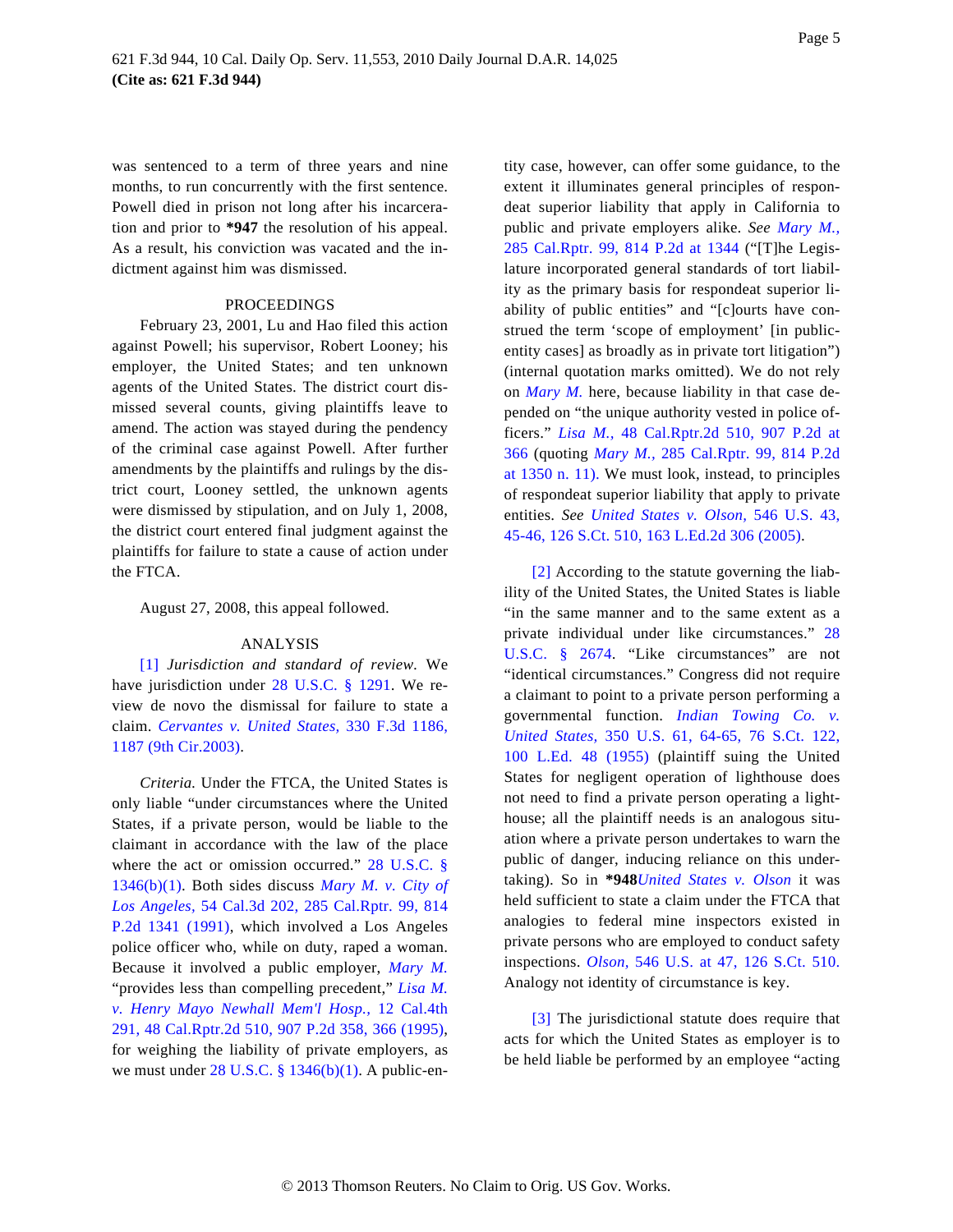within the scope of his office or employment." [28](http://www.westlaw.com/Find/Default.wl?rs=dfa1.0&vr=2.0&DB=1000546&DocName=28USCAS1346&FindType=L&ReferencePositionType=T&ReferencePosition=SP_3fed000053a85) [U.S.C. § 1346\(b\)\(1](http://www.westlaw.com/Find/Default.wl?rs=dfa1.0&vr=2.0&DB=1000546&DocName=28USCAS1346&FindType=L&ReferencePositionType=T&ReferencePosition=SP_3fed000053a85)). This phrase must be applied according to the law of the state where the alleged tort occurred. *[Williams v. United State](http://www.westlaw.com/Find/Default.wl?rs=dfa1.0&vr=2.0&DB=708&FindType=Y&SerialNum=1955201112)s,* [350 U.S](http://www.westlaw.com/Find/Default.wl?rs=dfa1.0&vr=2.0&DB=708&FindType=Y&SerialNum=1955201112). [857, 76 S.Ct. 100, 100 L.Ed. 761 \(1955\)](http://www.westlaw.com/Find/Default.wl?rs=dfa1.0&vr=2.0&DB=708&FindType=Y&SerialNum=1955201112).

*The scope of Powell's employment.* The nub of the district court's decision to dismiss was its conclusion that Powell in his interactions with Lu and Hao was not acting within the scope of his employment as an asylum officer. Obviously the United States had not employed him to prey on asylum petitioners or seek graft from their perilous predicaments. Self-evidently, it may have seemed, an asylum officer gone bad had stepped out of his assigned job in order to become a predator.

<span id="page-5-2"></span><span id="page-5-0"></span>[\[4\]](#page-0-3)[\[5\]](#page-1-0) The district court correctly stated the traditional rule. *See* [Restatement \(Second\) of Agency](http://www.westlaw.com/Find/Default.wl?rs=dfa1.0&vr=2.0&DB=0101579&FindType=Y&SerialNum=0288873158) [§ 228 \(1958](http://www.westlaw.com/Find/Default.wl?rs=dfa1.0&vr=2.0&DB=0101579&FindType=Y&SerialNum=0288873158)). The district court, however, took insufficient account of the California variation of the general rule. As put by Justice Werdegar: "California no longer follows the traditional rule that an employee's actions are within the scope of employment only if motivated, in whole or part, by a desire to serve the employer's interests." *[Lisa M.](http://www.westlaw.com/Find/Default.wl?rs=dfa1.0&vr=2.0&DB=661&FindType=Y&ReferencePositionType=S&SerialNum=1995250538&ReferencePosition=361),* [48 Cal.Rptr.2d 510, 907 P.2d at](http://www.westlaw.com/Find/Default.wl?rs=dfa1.0&vr=2.0&DB=661&FindType=Y&ReferencePositionType=S&SerialNum=1995250538&ReferencePosition=361) 361. Although "somewhat surprising on first encounter," the principle is "well established" that "an employee's willful, malicious and even criminal torts may fall within the scope of his or her employment for purposes of respondeat superior, even though the employer has not authorized the employee to commit crimes or intentional torts." *[Id.](http://www.westlaw.com/Find/Default.wl?rs=dfa1.0&vr=2.0&DB=661&FindType=Y&ReferencePositionType=S&SerialNum=1995250538&ReferencePosition=360)*[, 48 Cal.Rptr.2d 510,](http://www.westlaw.com/Find/Default.wl?rs=dfa1.0&vr=2.0&DB=661&FindType=Y&ReferencePositionType=S&SerialNum=1995250538&ReferencePosition=360) [907 P.2d at 360-61.](http://www.westlaw.com/Find/Default.wl?rs=dfa1.0&vr=2.0&DB=661&FindType=Y&ReferencePositionType=S&SerialNum=1995250538&ReferencePosition=360)

<span id="page-5-3"></span><span id="page-5-1"></span>[\[6\]](#page-1-1) The resulting rule in California has been formulated as a form of enterprise liability. The court looks to the foreseeability of the employee's conduct, whether it be authorized or unauthorized, tortious or criminal, because the California rule "reflects the central justification for respondeat superior [liability]: that losses fairly attributable to an enterprise-those which foreseeably result from the conduct of the enterprise-should be allocated to the enterprise as a cost of doing business." *Farmers*

### *[Ins. Group v. County of Santa Cla](http://www.westlaw.com/Find/Default.wl?rs=dfa1.0&vr=2.0&DB=661&FindType=Y&ReferencePositionType=S&SerialNum=1995240400&ReferencePosition=448)ra,* [11 Cal.4th](http://www.westlaw.com/Find/Default.wl?rs=dfa1.0&vr=2.0&DB=661&FindType=Y&ReferencePositionType=S&SerialNum=1995240400&ReferencePosition=448) [992, 47 Cal.Rptr.2d 478, 906 P.2d 440, 448 \(1995\)](http://www.westlaw.com/Find/Default.wl?rs=dfa1.0&vr=2.0&DB=661&FindType=Y&ReferencePositionType=S&SerialNum=1995240400&ReferencePosition=448).

The authoritative statement of the California rule was made by Justice Traynor in *[Carr v. Wm. C.](http://www.westlaw.com/Find/Default.wl?rs=dfa1.0&vr=2.0&DB=661&FindType=Y&SerialNum=1946111202) [Crowell Co.](http://www.westlaw.com/Find/Default.wl?rs=dfa1.0&vr=2.0&DB=661&FindType=Y&SerialNum=1946111202),* [28 Cal.2d 652, 171 P.2d 5 \(1946](http://www.westlaw.com/Find/Default.wl?rs=dfa1.0&vr=2.0&DB=661&FindType=Y&SerialNum=1946111202)). The employer was held liable for the actions of an employee who threw a hammer at the head of a fellow worker whose conduct had irritated him. *[Id](http://www.westlaw.com/Find/Default.wl?rs=dfa1.0&vr=2.0&FindType=Y&SerialNum=1946111202).* [at 7](http://www.westlaw.com/Find/Default.wl?rs=dfa1.0&vr=2.0&FindType=Y&SerialNum=1946111202). "Such injuries," Justice Traynor wrote, "are one of the risks of the enterprise." *[Id.](http://www.westlaw.com/Find/Default.wl?rs=dfa1.0&vr=2.0&FindType=Y&SerialNum=1946111202)* When employing others, the employer takes on associations with them that "include the faults and derelictions of human beings." *[Id](http://www.westlaw.com/Find/Default.wl?rs=dfa1.0&vr=2.0&FindType=Y&SerialNum=1946111202).* " 'The risks of such associations and conditions were risks of the employment.' " *[Id](http://www.westlaw.com/Find/Default.wl?rs=dfa1.0&vr=2.0&FindType=Y&SerialNum=1946111202).* (citing Judge Benjamin Cardozo in *[Leonbruno v.](http://www.westlaw.com/Find/Default.wl?rs=dfa1.0&vr=2.0&DB=577&FindType=Y&ReferencePositionType=S&SerialNum=1920135170&ReferencePosition=711) [Champlain Silk Mills](http://www.westlaw.com/Find/Default.wl?rs=dfa1.0&vr=2.0&DB=577&FindType=Y&ReferencePositionType=S&SerialNum=1920135170&ReferencePosition=711),* [229 N.Y. 470, 128 N.E. 711](http://www.westlaw.com/Find/Default.wl?rs=dfa1.0&vr=2.0&DB=577&FindType=Y&ReferencePositionType=S&SerialNum=1920135170&ReferencePosition=711), [711 \(1920\)](http://www.westlaw.com/Find/Default.wl?rs=dfa1.0&vr=2.0&DB=577&FindType=Y&ReferencePositionType=S&SerialNum=1920135170&ReferencePosition=711)).

[\[7\]](#page-1-2) A nexus must exist between the employment and the tort if the employer is fairly to be held liable. As put by Justice Werdegar in *[Lisa M.](http://www.westlaw.com/Find/Default.wl?rs=dfa1.0&vr=2.0&FindType=Y&SerialNum=1995250538),* the tort must be "generally foreseeable" or "engendered by" or "arise from" the employment. *[Lisa M.,](http://www.westlaw.com/Find/Default.wl?rs=dfa1.0&vr=2.0&DB=661&FindType=Y&ReferencePositionType=S&SerialNum=1995250538&ReferencePosition=362)* 48 [Cal.Rptr.2d 510, 907 P.2d at 362](http://www.westlaw.com/Find/Default.wl?rs=dfa1.0&vr=2.0&DB=661&FindType=Y&ReferencePositionType=S&SerialNum=1995250538&ReferencePosition=362). **\*949** No employer instructs an employee to throw a hammer at a coworker who displeases him. The tort in *[Carr](http://www.westlaw.com/Find/Default.wl?rs=dfa1.0&vr=2.0&FindType=Y&SerialNum=1946111202)* grew out of the situation in which the work was performed, the jostle of one man on another, and the uncontrolled anger of the tortfeasor, motivated by no end other than to vent his anger. *See [Carr,](http://www.westlaw.com/Find/Default.wl?rs=dfa1.0&vr=2.0&DB=661&FindType=Y&ReferencePositionType=S&SerialNum=1946111202&ReferencePosition=7)* 171 [P.2d at 7](http://www.westlaw.com/Find/Default.wl?rs=dfa1.0&vr=2.0&DB=661&FindType=Y&ReferencePositionType=S&SerialNum=1946111202&ReferencePosition=7).

*[Lisa M](http://www.westlaw.com/Find/Default.wl?rs=dfa1.0&vr=2.0&FindType=Y&SerialNum=1995250538).* itself draws a helpful line. In that case a technician employed by the hospital to give a pregnant patient an ultrasound examination of her abdomen completed the examination and then returned to the patient's room and molested her sexually. *[Lisa M.](http://www.westlaw.com/Find/Default.wl?rs=dfa1.0&vr=2.0&DB=661&FindType=Y&ReferencePositionType=S&SerialNum=1995250538&ReferencePosition=360),* [48 Cal.Rptr.2d 510, 907 P.2d at 36](http://www.westlaw.com/Find/Default.wl?rs=dfa1.0&vr=2.0&DB=661&FindType=Y&ReferencePositionType=S&SerialNum=1995250538&ReferencePosition=360)0. As a matter of law, the technician's assault did not create liability on the part of the hospital which employed him. *[Id.](http://www.westlaw.com/Find/Default.wl?rs=dfa1.0&vr=2.0&DB=661&FindType=Y&ReferencePositionType=S&SerialNum=1995250538&ReferencePosition=363)*[, 48 Cal.Rptr.2d 510, 907 P.2d](http://www.westlaw.com/Find/Default.wl?rs=dfa1.0&vr=2.0&DB=661&FindType=Y&ReferencePositionType=S&SerialNum=1995250538&ReferencePosition=363) at [363-64.](http://www.westlaw.com/Find/Default.wl?rs=dfa1.0&vr=2.0&DB=661&FindType=Y&ReferencePositionType=S&SerialNum=1995250538&ReferencePosition=363)

[\[8\]](#page-1-3) *Lisa M*. rejected as an argument for the hospital's liability that the abused patient was espe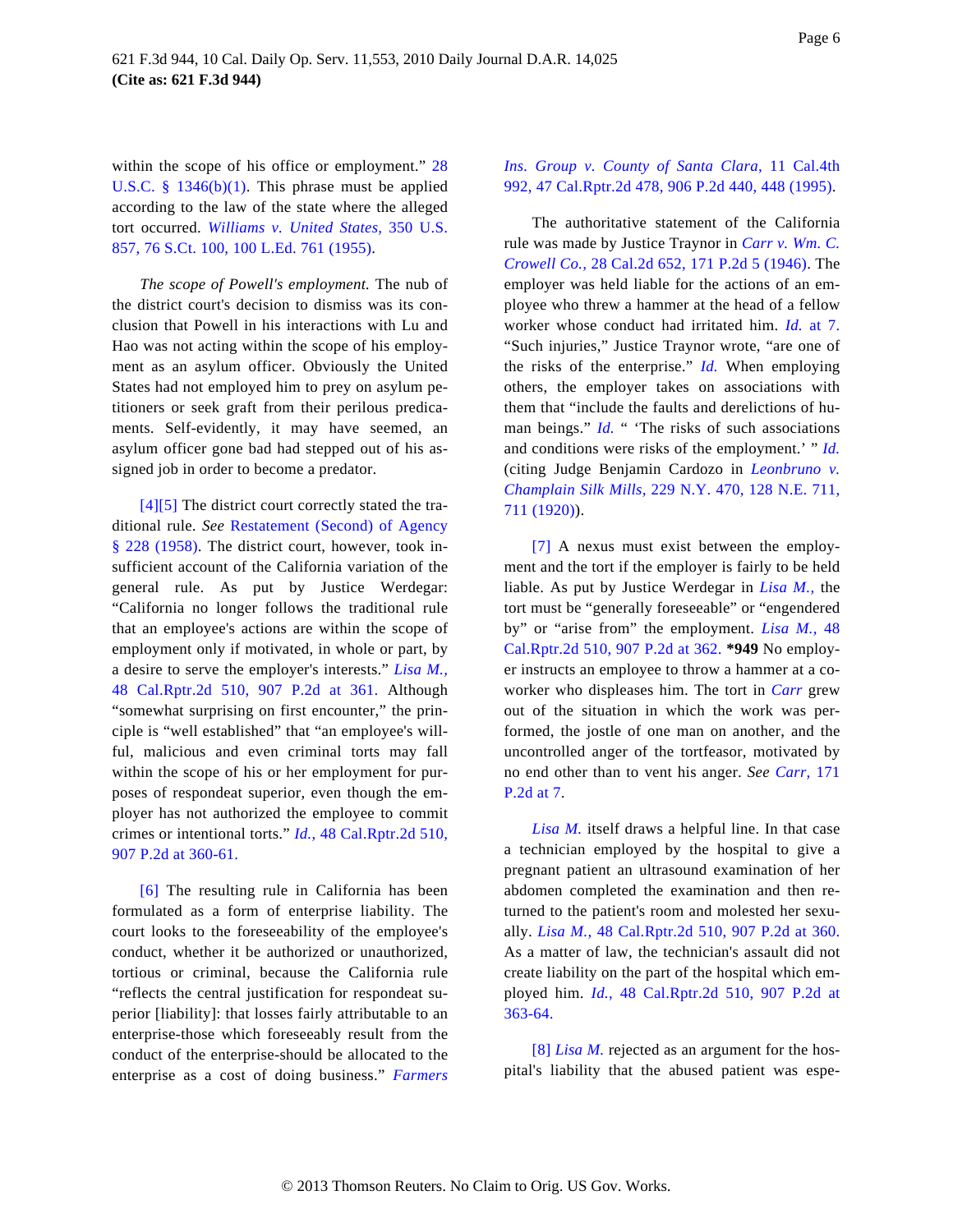cially vulnerable in the way that all hospitalized patients are helplessly in the hands of those attending them. *[Lisa M.](http://www.westlaw.com/Find/Default.wl?rs=dfa1.0&vr=2.0&DB=661&FindType=Y&ReferencePositionType=S&SerialNum=1995250538&ReferencePosition=365),* [48 Cal.Rptr.2d 510, 907 P.2d at 365](http://www.westlaw.com/Find/Default.wl?rs=dfa1.0&vr=2.0&DB=661&FindType=Y&ReferencePositionType=S&SerialNum=1995250538&ReferencePosition=365) [n. 6](http://www.westlaw.com/Find/Default.wl?rs=dfa1.0&vr=2.0&DB=661&FindType=Y&ReferencePositionType=S&SerialNum=1995250538&ReferencePosition=365). For that reason we do not emphasize the particular vulnerability of Lu and Hao, foreigners fearing persecution if sent back. The liability of a private employer in California does not turn on the vulnerability of the victim but on the extent to which the tort of the employee is incident to his employment. *See [id.,](http://www.westlaw.com/Find/Default.wl?rs=dfa1.0&vr=2.0&DB=661&FindType=Y&ReferencePositionType=S&SerialNum=1995250538&ReferencePosition=362)* [48 Cal.Rptr.2d 510, 907 P.2d](http://www.westlaw.com/Find/Default.wl?rs=dfa1.0&vr=2.0&DB=661&FindType=Y&ReferencePositionType=S&SerialNum=1995250538&ReferencePosition=362) [at 362.](http://www.westlaw.com/Find/Default.wl?rs=dfa1.0&vr=2.0&DB=661&FindType=Y&ReferencePositionType=S&SerialNum=1995250538&ReferencePosition=362)

In reaching the conclusion in *[Lisa M.](http://www.westlaw.com/Find/Default.wl?rs=dfa1.0&vr=2.0&FindType=Y&SerialNum=1995250538),* Justice Werdegar set out the three considerations of policy that support the rule of respondeat superior: (1) to increase the vigilance and precautions of the employer; (2) to insure compensation for the injury; and (3) to spread the risk of loss. *[Id](http://www.westlaw.com/Find/Default.wl?rs=dfa1.0&vr=2.0&DB=661&FindType=Y&ReferencePositionType=S&SerialNum=1995250538&ReferencePosition=366).*[, 4](http://www.westlaw.com/Find/Default.wl?rs=dfa1.0&vr=2.0&DB=661&FindType=Y&ReferencePositionType=S&SerialNum=1995250538&ReferencePosition=366)8 [Cal.Rptr.2d 510, 907 P.2d at 3](http://www.westlaw.com/Find/Default.wl?rs=dfa1.0&vr=2.0&DB=661&FindType=Y&ReferencePositionType=S&SerialNum=1995250538&ReferencePosition=366)66. The court was unable to say that those goals would be realized by imposing liability on the hospital. *[Id](http://www.westlaw.com/Find/Default.wl?rs=dfa1.0&vr=2.0&FindType=Y&SerialNum=1995250538).* Two justices (Mosk and Kennard) disagreed with this conclusion and would have gone further to posit liability. *[Id.](http://www.westlaw.com/Find/Default.wl?rs=dfa1.0&vr=2.0&DB=661&FindType=Y&ReferencePositionType=S&SerialNum=1995250538&ReferencePosition=368)*, [48 Cal.Rptr.2d 510, 907 P.2d at 368-73](http://www.westlaw.com/Find/Default.wl?rs=dfa1.0&vr=2.0&DB=661&FindType=Y&ReferencePositionType=S&SerialNum=1995250538&ReferencePosition=368).

<span id="page-6-1"></span>Reversing a trial court's holding that a licensed real estate broker's submission of a fraudulent loan application was not within the scope of his employment, a California court of appeal applied *[Lisa M.](http://www.westlaw.com/Find/Default.wl?rs=dfa1.0&vr=2.0&FindType=Y&SerialNum=1995250538),* quoting verbatim its statement that the employee's actions need not benefit the employer in order to create vicarious liability. *[Inter Mountain Mortgage,](http://www.westlaw.com/Find/Default.wl?rs=dfa1.0&vr=2.0&DB=3484&FindType=Y&ReferencePositionType=S&SerialNum=2000076119&ReferencePosition=794) [Inc. v. Sulim](http://www.westlaw.com/Find/Default.wl?rs=dfa1.0&vr=2.0&DB=3484&FindType=Y&ReferencePositionType=S&SerialNum=2000076119&ReferencePosition=794)en,* [78 Cal.App.4th 143](http://www.westlaw.com/Find/Default.wl?rs=dfa1.0&vr=2.0&DB=3484&FindType=Y&ReferencePositionType=S&SerialNum=2000076119&ReferencePosition=794)4, 93 [Cal.Rptr.2d 790, 794 \(200](http://www.westlaw.com/Find/Default.wl?rs=dfa1.0&vr=2.0&DB=3484&FindType=Y&ReferencePositionType=S&SerialNum=2000076119&ReferencePosition=794)6). The court of appeal noted that throughout the transaction the broker, acting to enrich himself, represented himself as the agent of the employer providing the documentation necessary for the loan. *[Id.](http://www.westlaw.com/Find/Default.wl?rs=dfa1.0&vr=2.0&FindType=Y&SerialNum=2000076119)* [at 796](http://www.westlaw.com/Find/Default.wl?rs=dfa1.0&vr=2.0&FindType=Y&SerialNum=2000076119). The risk of a fraudulent application was "a generally foreseeable risk inherent and incidental to defendants' mortgage loan brokerage business." *[Id.](http://www.westlaw.com/Find/Default.wl?rs=dfa1.0&vr=2.0&FindType=Y&SerialNum=2000076119)*

<span id="page-6-0"></span>[\[9\]](#page-1-4) Like the loan broker, Powell was part of a process in which he was expected to participate in a lawful way, reviewing the documentation of the asylum applicant, interviewing her, and assessing

the credibility of her claims. Like the loan broker, Powell abused his powers for his own benefit. In doing so, he acted within the scope of his employment as defined by California. To compensate his victims, spread the loss, and stimulate the government to greater vigilance in controlling aberrant behavior, California law makes the United States bear the cost of Powell's conduct, unauthorized but incidental to the asylum system.

*The viable tort claims.* The plaintiffs point to two causes of action where a private party would be liable for the wrongful act of his employee, one under California common law, the other under a **\*950** California statute. We consider them in turn.

The dissent focuses on torts against employees engaging in "sexual misconduct." The torts for which the plaintiffs may be compensated by Powell's employer are the infliction of emotional distress and interference with their civil rights.

[\[10](#page-2-0)[\]\[11\]](#page-2-1) (1) Infliction of emotional distress. This tort at common law is distinct from assault or battery. It may be committed intentionally or recklessly. *See [Cervantez v. J.C. Penney Co.](http://www.westlaw.com/Find/Default.wl?rs=dfa1.0&vr=2.0&DB=661&FindType=Y&ReferencePositionType=S&SerialNum=1979124305&ReferencePosition=983),* [24 Cal.3d](http://www.westlaw.com/Find/Default.wl?rs=dfa1.0&vr=2.0&DB=661&FindType=Y&ReferencePositionType=S&SerialNum=1979124305&ReferencePosition=983) [579, 156 Cal.Rptr. 198, 595 P.2d 975, 983 \(197](http://www.westlaw.com/Find/Default.wl?rs=dfa1.0&vr=2.0&DB=661&FindType=Y&ReferencePositionType=S&SerialNum=1979124305&ReferencePosition=983)9); *[Tekle v. United Stat](http://www.westlaw.com/Find/Default.wl?rs=dfa1.0&vr=2.0&DB=506&FindType=Y&ReferencePositionType=S&SerialNum=2014245857&ReferencePosition=855)es,* [511 F.3d 839, 855 \(](http://www.westlaw.com/Find/Default.wl?rs=dfa1.0&vr=2.0&DB=506&FindType=Y&ReferencePositionType=S&SerialNum=2014245857&ReferencePosition=855)9th [Cir.2007\).](http://www.westlaw.com/Find/Default.wl?rs=dfa1.0&vr=2.0&DB=506&FindType=Y&ReferencePositionType=S&SerialNum=2014245857&ReferencePosition=855) An employer can be held liable for its infliction by an employee in the course of his employment. *See [Flores v. Autozone West, Inc.,](http://www.westlaw.com/Find/Default.wl?rs=dfa1.0&vr=2.0&DB=7047&FindType=Y&ReferencePositionType=S&SerialNum=2015359690&ReferencePosition=179)* 161 [Cal.App.4th 373, 74 Cal.Rptr.3d 178, 179-180, 188](http://www.westlaw.com/Find/Default.wl?rs=dfa1.0&vr=2.0&DB=7047&FindType=Y&ReferencePositionType=S&SerialNum=2015359690&ReferencePosition=179) [\(2008\).](http://www.westlaw.com/Find/Default.wl?rs=dfa1.0&vr=2.0&DB=7047&FindType=Y&ReferencePositionType=S&SerialNum=2015359690&ReferencePosition=179) In our case, if the alleged facts are proved, it was committed by Powell in each instance in which he demanded money or sexual gratification from Lu or Hao as a condition for exercising his discretion in favor of asylum.

The United States is immune from liability for an assault or battery by its employee. [28 U.S.C. §](http://www.westlaw.com/Find/Default.wl?rs=dfa1.0&vr=2.0&DB=1000546&DocName=28USCAS2680&FindType=L&ReferencePositionType=T&ReferencePosition=SP_f383000077b35)  $2680(h)$ . The alleged touchings of the women were batteries and the sexual character of these offenses may not change their gravamen. We need not decide that question. The emotional distress suffered as a result of the demand for sexual favors is an injury distinct from the battery and may be proved by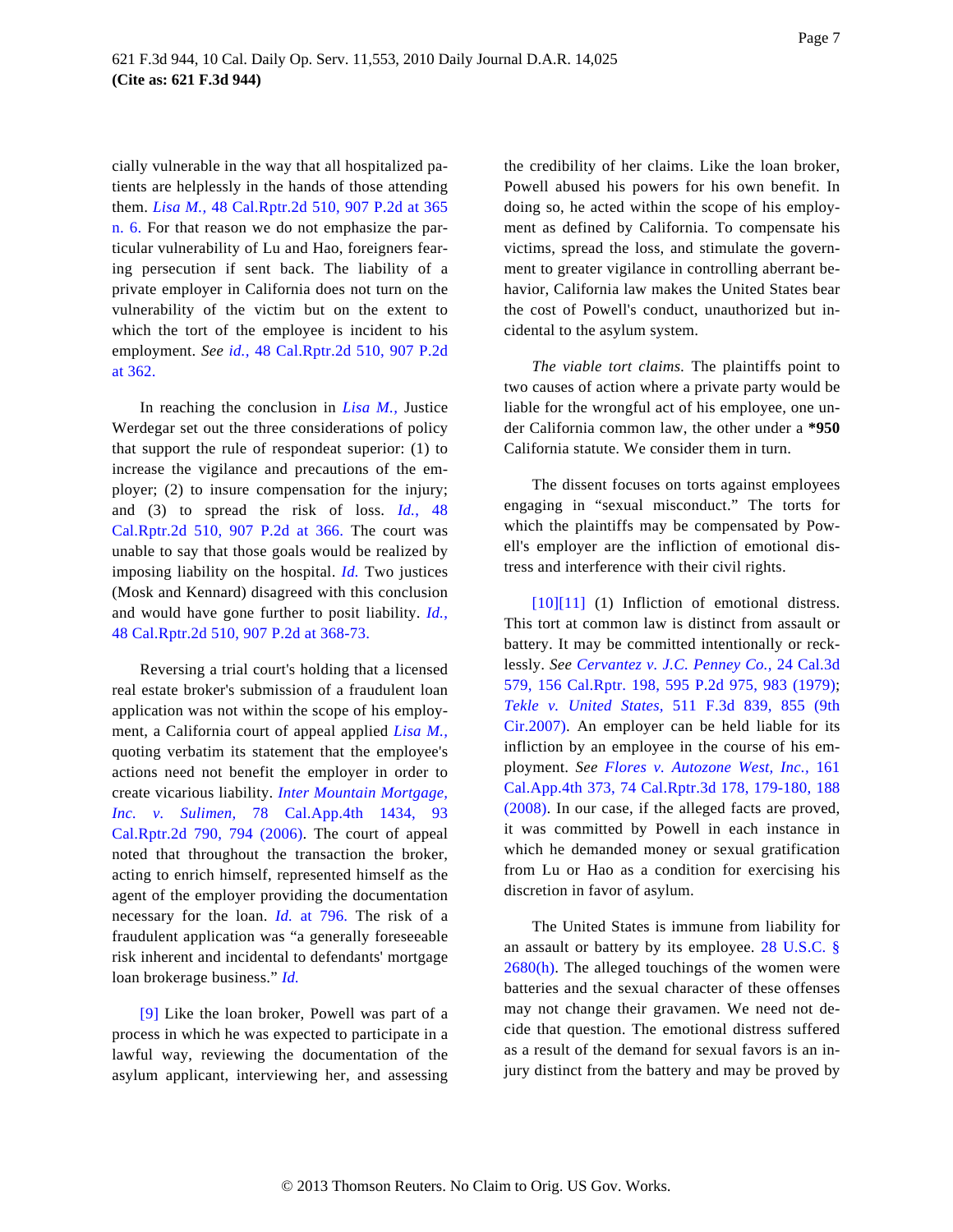the plaintiffs.

(2) Interference with the civil rights of the plaintiffs. [California Civil Code § 5](http://www.westlaw.com/Find/Default.wl?rs=dfa1.0&vr=2.0&DB=1000200&DocName=CACIS52.1&FindType=L)2.1 provides that if a person interferes, or attempts to interfere, by threats, intimidation, or coercion with the exercise or enjoyment of the constitutional or statutory rights of any individual, the individual may sue for damages independently of any other action that is available. [Cal. Civil Code § 52.1\(a](http://www.westlaw.com/Find/Default.wl?rs=dfa1.0&vr=2.0&DB=1000200&DocName=CACIS52.1&FindType=L&ReferencePositionType=T&ReferencePosition=SP_8b3b0000958a4))-(b); *[Stamp](http://www.westlaw.com/Find/Default.wl?rs=dfa1.0&vr=2.0&DB=1000200&DocName=CACIS52.1&FindType=L&ReferencePositionType=T&ReferencePosition=SP_a83b000018c76)[s v.](http://www.westlaw.com/Find/Default.wl?rs=dfa1.0&vr=2.0&DB=7047&FindType=Y&ReferencePositionType=S&SerialNum=2008552243&ReferencePosition=707) [Superior Cou](http://www.westlaw.com/Find/Default.wl?rs=dfa1.0&vr=2.0&DB=7047&FindType=Y&ReferencePositionType=S&SerialNum=2008552243&ReferencePosition=707)rt,* [136 Cal.App.4th 144](http://www.westlaw.com/Find/Default.wl?rs=dfa1.0&vr=2.0&DB=7047&FindType=Y&ReferencePositionType=S&SerialNum=2008552243&ReferencePosition=707)1, 39 [Cal.Rptr.3d 706, 707-08 \(2006\)](http://www.westlaw.com/Find/Default.wl?rs=dfa1.0&vr=2.0&DB=7047&FindType=Y&ReferencePositionType=S&SerialNum=2008552243&ReferencePosition=707) (suit against private employer). On the facts alleged, Powell attempted such interference with the plaintiffs' right to asylum.

<span id="page-7-0"></span>[\[12](#page-2-2)[\]\[13\]](#page-2-3) *The claims barred by the FTCA.* The plaintiffs allege that the United States was negligent in its employment of Powell. They point to the deposition of another employee in the asylum office stating that Powell, contrary to regulations, retained an asylum file for over 400 days. The deposition is not enough to show that the United States was negligent in not detecting Powell's predatory conduct. The United States cannot be held liable under the FTCA "based upon the exercise or performance or the failure to exercise or perform a discretionary function or duty on the part of a federal agency or an employee of the Government." [28 U.S.C.](http://www.westlaw.com/Find/Default.wl?rs=dfa1.0&vr=2.0&DB=1000546&DocName=28USCAS2680&FindType=L&ReferencePositionType=T&ReferencePosition=SP_8b3b0000958a4) § [2680\(a\)](http://www.westlaw.com/Find/Default.wl?rs=dfa1.0&vr=2.0&DB=1000546&DocName=28USCAS2680&FindType=L&ReferencePositionType=T&ReferencePosition=SP_8b3b0000958a4); *see [Terbush v. United State](http://www.westlaw.com/Find/Default.wl?rs=dfa1.0&vr=2.0&DB=506&FindType=Y&ReferencePositionType=S&SerialNum=2015297928&ReferencePosition=1128)s,* [516 F.3d](http://www.westlaw.com/Find/Default.wl?rs=dfa1.0&vr=2.0&DB=506&FindType=Y&ReferencePositionType=S&SerialNum=2015297928&ReferencePosition=1128) [1125, 1128-29 \(9th Cir.200](http://www.westlaw.com/Find/Default.wl?rs=dfa1.0&vr=2.0&DB=506&FindType=Y&ReferencePositionType=S&SerialNum=2015297928&ReferencePosition=1128)8). The treatment of Powell for his violation of the regulation lay within the discretion of his supervisor. The United States is not liable for the exercise of that discretion. *[Nurse v. United States](http://www.westlaw.com/Find/Default.wl?rs=dfa1.0&vr=2.0&DB=506&FindType=Y&ReferencePositionType=S&SerialNum=2000516164&ReferencePosition=1001),* [226 F.3d 996, 1001-02 \(9th](http://www.westlaw.com/Find/Default.wl?rs=dfa1.0&vr=2.0&DB=506&FindType=Y&ReferencePositionType=S&SerialNum=2000516164&ReferencePosition=1001) [Cir.2000\).](http://www.westlaw.com/Find/Default.wl?rs=dfa1.0&vr=2.0&DB=506&FindType=Y&ReferencePositionType=S&SerialNum=2000516164&ReferencePosition=1001) The discretionary function exception does not apply to "[a]n action specifically prescribed by a federal statute, regulation, or policy," because such an action is not within an agent's discretion. *[Marlys Bear Med. v. United States,](http://www.westlaw.com/Find/Default.wl?rs=dfa1.0&vr=2.0&DB=506&FindType=Y&ReferencePositionType=S&SerialNum=2001193389&ReferencePosition=1213)* 241 [F.3d 1208, 1213 \(9th Cir.2001](http://www.westlaw.com/Find/Default.wl?rs=dfa1.0&vr=2.0&DB=506&FindType=Y&ReferencePositionType=S&SerialNum=2001193389&ReferencePosition=1213)) (internal quotation omitted). The plaintiffs have not identified any mandatory duty to discipline Powell for retaining the file. Nor have they pointed to any specific duty under the Fifth Amendment or any specific policy to support a claim of unconstitutional policymaking. *See [Nurse](http://www.westlaw.com/Find/Default.wl?rs=dfa1.0&vr=2.0&DB=506&FindType=Y&ReferencePositionType=S&SerialNum=2000516164&ReferencePosition=1002),* [226 F.3d at 1002](http://www.westlaw.com/Find/Default.wl?rs=dfa1.0&vr=2.0&DB=506&FindType=Y&ReferencePositionType=S&SerialNum=2000516164&ReferencePosition=1002).

**\*951** The plaintiffs' claim under [8 C.F.R.](http://www.westlaw.com/Find/Default.wl?rs=dfa1.0&vr=2.0&DB=1000547&DocName=8CFRS208.9&FindType=L) § [208.9](http://www.westlaw.com/Find/Default.wl?rs=dfa1.0&vr=2.0&DB=1000547&DocName=8CFRS208.9&FindType=L) was properly dismissed; it was not a claim for which California law would provide a remedy against a private party. The plaintiffs' claim under [Article 1, § 7 of the California Constitut](http://www.westlaw.com/Find/Default.wl?rs=dfa1.0&vr=2.0&DB=1000298&DocName=CACNART1S7&FindType=L)ion does not state a claim for damages under California law. *[Katzberg v. Regents of University of California,](http://www.westlaw.com/Find/Default.wl?rs=dfa1.0&vr=2.0&DB=4645&FindType=Y&ReferencePositionType=S&SerialNum=2002748030&ReferencePosition=358)* 29 [Cal.4th 300, 127 Cal.Rptr.2d 482, 58 P.3d 339, 358](http://www.westlaw.com/Find/Default.wl?rs=dfa1.0&vr=2.0&DB=4645&FindType=Y&ReferencePositionType=S&SerialNum=2002748030&ReferencePosition=358) [\(2002\).](http://www.westlaw.com/Find/Default.wl?rs=dfa1.0&vr=2.0&DB=4645&FindType=Y&ReferencePositionType=S&SerialNum=2002748030&ReferencePosition=358)

### **CONCLUSION**

For the reasons stated, the order of the district court is AFFIRMED in part, REVERSED in part, and REMANDED for further proceedings.

[BYBEE](http://www.westlaw.com/Find/Default.wl?rs=dfa1.0&vr=2.0&DB=PROFILER-WLD&DocName=0331021501&FindType=h), Circuit Judge, concurring in part, dissenting in part:

I agree with the majority that "[t]he United States is immune from liability for an assault or battery by its employee," Maj. Op. at 950, and that the district court therefore properly dismissed Lu's assault and battery claims against the United States. In addition, I agree with the majority that [28 U.S.C.](http://www.westlaw.com/Find/Default.wl?rs=dfa1.0&vr=2.0&DB=1000546&DocName=28USCAS2680&FindType=L&ReferencePositionType=T&ReferencePosition=SP_8b3b0000958a4) [§ 2680\(a](http://www.westlaw.com/Find/Default.wl?rs=dfa1.0&vr=2.0&DB=1000546&DocName=28USCAS2680&FindType=L&ReferencePositionType=T&ReferencePosition=SP_8b3b0000958a4)), the Federal Tort Claims Act discretionary function exception, bars Lu's claim that the United States was negligent in its employment of Powell because the "treatment of Powell for his violation of the regulation lay within the discretion of his supervisor<sup>[, and t]he United States is not liable</sup> for the exercise of that discretion." Maj. Op. at 950.

I disagree, however, with the majority's conclusion that when Powell solicited sex and money from Lu in exchange for asylum, he acted within the scope of his employment under California law. The California Supreme Court has held that a deputy sheriff who "lewdly propositioned and offensively touched" a co-worker was not within the "scope of his ... employment as an employee of [a] public entity," *[Farmers Ins. Group v. Santa Clara](http://www.westlaw.com/Find/Default.wl?rs=dfa1.0&vr=2.0&DB=661&FindType=Y&ReferencePositionType=S&SerialNum=1995240400&ReferencePosition=444),* [11 Cal.4th 992, 47 Cal.Rptr.2d 478, 906 P.2d 44](http://www.westlaw.com/Find/Default.wl?rs=dfa1.0&vr=2.0&DB=661&FindType=Y&ReferencePositionType=S&SerialNum=1995240400&ReferencePosition=444)0, [444 \(1995\)](http://www.westlaw.com/Find/Default.wl?rs=dfa1.0&vr=2.0&DB=661&FindType=Y&ReferencePositionType=S&SerialNum=1995240400&ReferencePosition=444), and California has generally refused to hold employers liable for the sexual misconduct of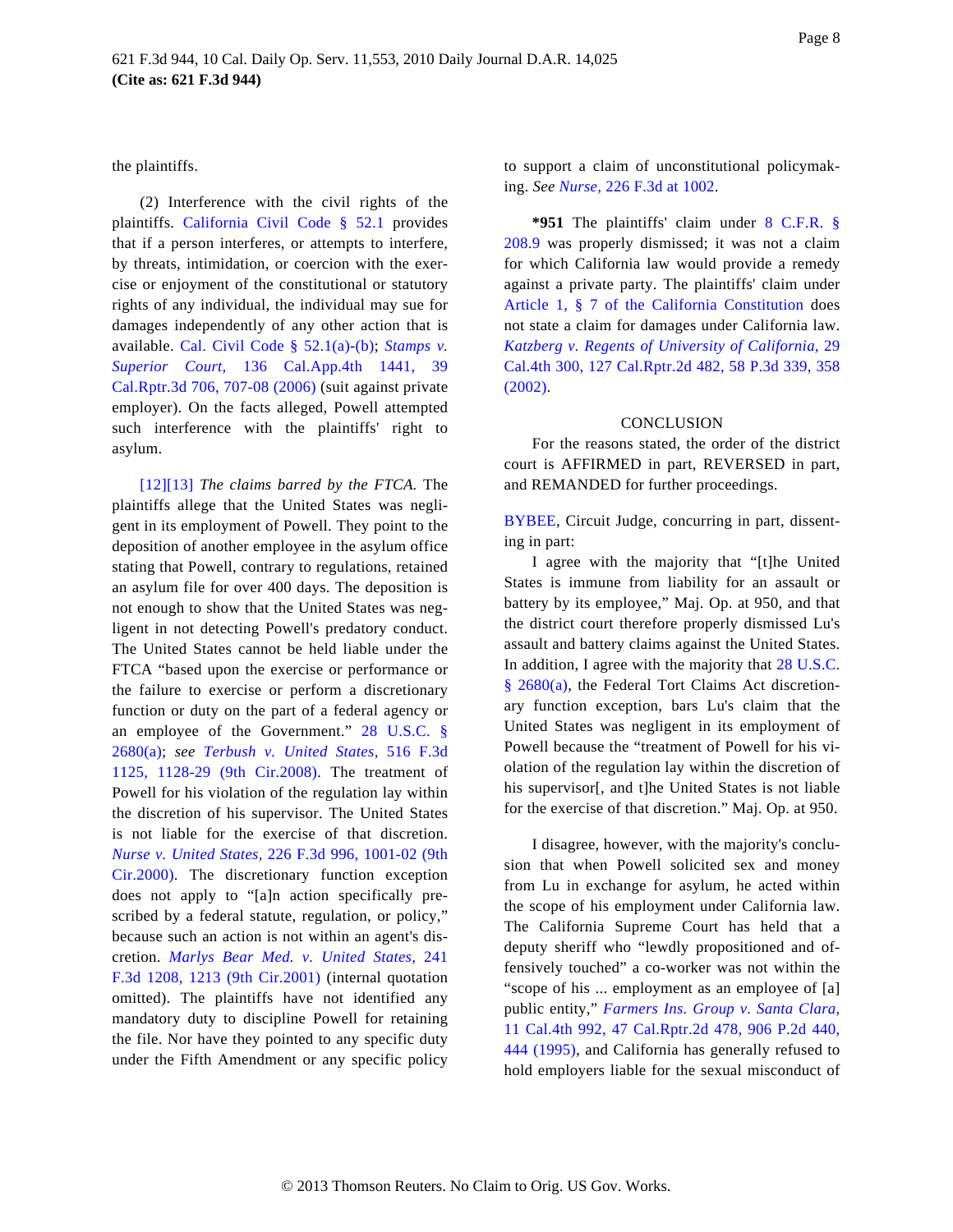<span id="page-8-1"></span>their employees. *See, e.g., [Lisa M. v. Henry Mayo](http://www.westlaw.com/Find/Default.wl?rs=dfa1.0&vr=2.0&DB=661&FindType=Y&SerialNum=1995250538) [Newhall Mem'l Ho](http://www.westlaw.com/Find/Default.wl?rs=dfa1.0&vr=2.0&DB=661&FindType=Y&SerialNum=1995250538)sp.,* [12 Cal.4th 29](http://www.westlaw.com/Find/Default.wl?rs=dfa1.0&vr=2.0&DB=661&FindType=Y&SerialNum=1995250538)1, 48 [Cal.Rptr.2d 510, 907 P.2d 358 \(1995](http://www.westlaw.com/Find/Default.wl?rs=dfa1.0&vr=2.0&DB=661&FindType=Y&SerialNum=1995250538)); *[M.P. v. City](http://www.westlaw.com/Find/Default.wl?rs=dfa1.0&vr=2.0&DB=7047&FindType=Y&ReferencePositionType=S&SerialNum=2019711247&ReferencePosition=814) [of Sacramen](http://www.westlaw.com/Find/Default.wl?rs=dfa1.0&vr=2.0&DB=7047&FindType=Y&ReferencePositionType=S&SerialNum=2019711247&ReferencePosition=814)to,* [177 Cal.App.4th 1](http://www.westlaw.com/Find/Default.wl?rs=dfa1.0&vr=2.0&DB=7047&FindType=Y&ReferencePositionType=S&SerialNum=2019711247&ReferencePosition=814)21, 98 [Cal.Rptr.3d 812, 814 \(2009](http://www.westlaw.com/Find/Default.wl?rs=dfa1.0&vr=2.0&DB=7047&FindType=Y&ReferencePositionType=S&SerialNum=2019711247&ReferencePosition=814)). Because I do not believe that California would hold an employer liable under the circumstances of this case, under the Federal Tort Claims Act (FTCA), the United States is not liable "in accordance with the law of the place where the act or omission occurred." [28 U.S.C. §](http://www.westlaw.com/Find/Default.wl?rs=dfa1.0&vr=2.0&DB=1000546&DocName=28USCAS1346&FindType=L&ReferencePositionType=T&ReferencePosition=SP_3fed000053a85)  $1346(b)(1)$ . I respectfully dissent from the majority's decision to allow Lu's intentional infliction of emotional distress and [California Civil Code § 52.1](http://www.westlaw.com/Find/Default.wl?rs=dfa1.0&vr=2.0&DB=1000200&DocName=CACIS52.1&FindType=L) claims to go forward.

I

<span id="page-8-0"></span>The FTCA provides a limited waiver of the sovereign immunity of the United States "for injury or loss of property ... caused by the negligent or wrongful act or omission of any employee of the Government while acting within the scope of his office or employment, under circumstances where the United States, if a private person, would be liable to the claimant in accordance with the law of the place where the act or omission occurred." [28](http://www.westlaw.com/Find/Default.wl?rs=dfa1.0&vr=2.0&DB=1000546&DocName=28USCAS1346&FindType=L&ReferencePositionType=T&ReferencePosition=SP_3fed000053a85) [U.S.C. § 1346\(b\)\(1](http://www.westlaw.com/Find/Default.wl?rs=dfa1.0&vr=2.0&DB=1000546&DocName=28USCAS1346&FindType=L&ReferencePositionType=T&ReferencePosition=SP_3fed000053a85)). Under [28 U.S.C. § 2680\(h](http://www.westlaw.com/Find/Default.wl?rs=dfa1.0&vr=2.0&DB=1000546&DocName=28USCAS2680&FindType=L&ReferencePositionType=T&ReferencePosition=SP_f383000077b35)), however, the United States is not liable for "[a]ny claim arising out of assault, battery, false imprisonment, false arrest, malicious prosecution, abuse of process, libel, slander, misrepresentation, deceit, or interference with contract rights." Notably absent from this list, for our purposes, is intentional infliction of emotional distress. Although "a claim based on conduct constituting the tort of intentional infliction of **\*952** emotional distress is not excluded ... by [§ 2680\(h](http://www.westlaw.com/Find/Default.wl?rs=dfa1.0&vr=2.0&DB=1000546&DocName=28USCAS2680&FindType=L&ReferencePositionType=T&ReferencePosition=SP_f383000077b35))," it is barred by [§ 2680\(h\)](http://www.westlaw.com/Find/Default.wl?rs=dfa1.0&vr=2.0&DB=1000546&DocName=28USCAS2680&FindType=L&ReferencePositionType=T&ReferencePosition=SP_f383000077b35) if "in substance the conduct relied upon constituted a specifically excluded tort." *[Sheehan v. United States](http://www.westlaw.com/Find/Default.wl?rs=dfa1.0&vr=2.0&DB=350&FindType=Y&ReferencePositionType=S&SerialNum=1990036816&ReferencePosition=1172),* [896 F.2d 1168, 1172 \(9th Cir.1](http://www.westlaw.com/Find/Default.wl?rs=dfa1.0&vr=2.0&DB=350&FindType=Y&ReferencePositionType=S&SerialNum=1990036816&ReferencePosition=1172)990); *see also [Sabow v. United State](http://www.westlaw.com/Find/Default.wl?rs=dfa1.0&vr=2.0&DB=506&FindType=Y&ReferencePositionType=S&SerialNum=1996199160&ReferencePosition=1456)s,* [93 F.3d 1445, 1456 \(9](http://www.westlaw.com/Find/Default.wl?rs=dfa1.0&vr=2.0&DB=506&FindType=Y&ReferencePositionType=S&SerialNum=1996199160&ReferencePosition=1456)th [Cir.1996\)](http://www.westlaw.com/Find/Default.wl?rs=dfa1.0&vr=2.0&DB=506&FindType=Y&ReferencePositionType=S&SerialNum=1996199160&ReferencePosition=1456) ("We focus our [§ 2680\(h](http://www.westlaw.com/Find/Default.wl?rs=dfa1.0&vr=2.0&DB=1000546&DocName=28USCAS2680&FindType=L&ReferencePositionType=T&ReferencePosition=SP_f383000077b35)) inquiry on whether conduct that constitutes an enumerated tort is 'essential' to a plaintiff's claim.").

In order for the United States to be vicariously

liable for Powell's actions, Powell must have inten-tionally inflicted emotional distress [FN1](#page-8-0) on Lu or deprived her of rights secured by the Constitution or the laws of the United States, [Cal. Civ.Code §](http://www.westlaw.com/Find/Default.wl?rs=dfa1.0&vr=2.0&DB=1000200&DocName=CACIS52.1&FindType=L&ReferencePositionType=T&ReferencePosition=SP_8b3b0000958a4)  $52.1(a)$ , "while acting within the scope of his office or employment" as an asylum officer "under circumstances where the United States, if a private person, would be liable to the claimant in accordance with the law of the place where the act or omission occurred."  $28$  U.S.C. § 1346(b)(1). In this case, Powell's actions occurred in California, so California's principles of respondeat superior control. *See Id.* The majority holds that the United States, if it were a California employer, would be liable for Powell's actions. I respectfully disagree with the majority's assessment of California's law.

> [FN1.](#page-8-1) In the vast majority of cases, the claim of intentional infliction of emotional distress will arise from one of the barred enumerated torts like assault, battery, false arrest, libel, deceit, or misrepresentation and therefore be barred under the FTCA as well. But this case presents a unique set of facts. Even though Lu abandoned her suit against the United States based on Powell's alleged battery and sexual assault, on appeal, Lu argues that her claim of intentional infliction of emotional distress is still viable because it is grounded on Powell's request for money and sexual favors. Reply Br. at 4 n. 1. Because bribery by a public official is not listed in [28 U.S.C. § 2680\(h\)](http://www.westlaw.com/Find/Default.wl?rs=dfa1.0&vr=2.0&DB=1000546&DocName=28USCAS2680&FindType=L&ReferencePositionType=T&ReferencePosition=SP_f383000077b35) and does not fairly fall within any of the excluded categories, I agree with the majority that Lu's claim that Powell intended to cause her emotional distress by requesting sex and money in return for asylum is not statutorily barred by [28 U.S.C.](http://www.westlaw.com/Find/Default.wl?rs=dfa1.0&vr=2.0&DB=1000546&DocName=28USCAS2680&FindType=L&ReferencePositionType=T&ReferencePosition=SP_f383000077b35) § [2680\(h\).](http://www.westlaw.com/Find/Default.wl?rs=dfa1.0&vr=2.0&DB=1000546&DocName=28USCAS2680&FindType=L&ReferencePositionType=T&ReferencePosition=SP_f383000077b35)

Under California law, an employer can be held liable for the wilful and malicious torts committed by its employees if an employee commits the tort in the scope of his or her employment. This is true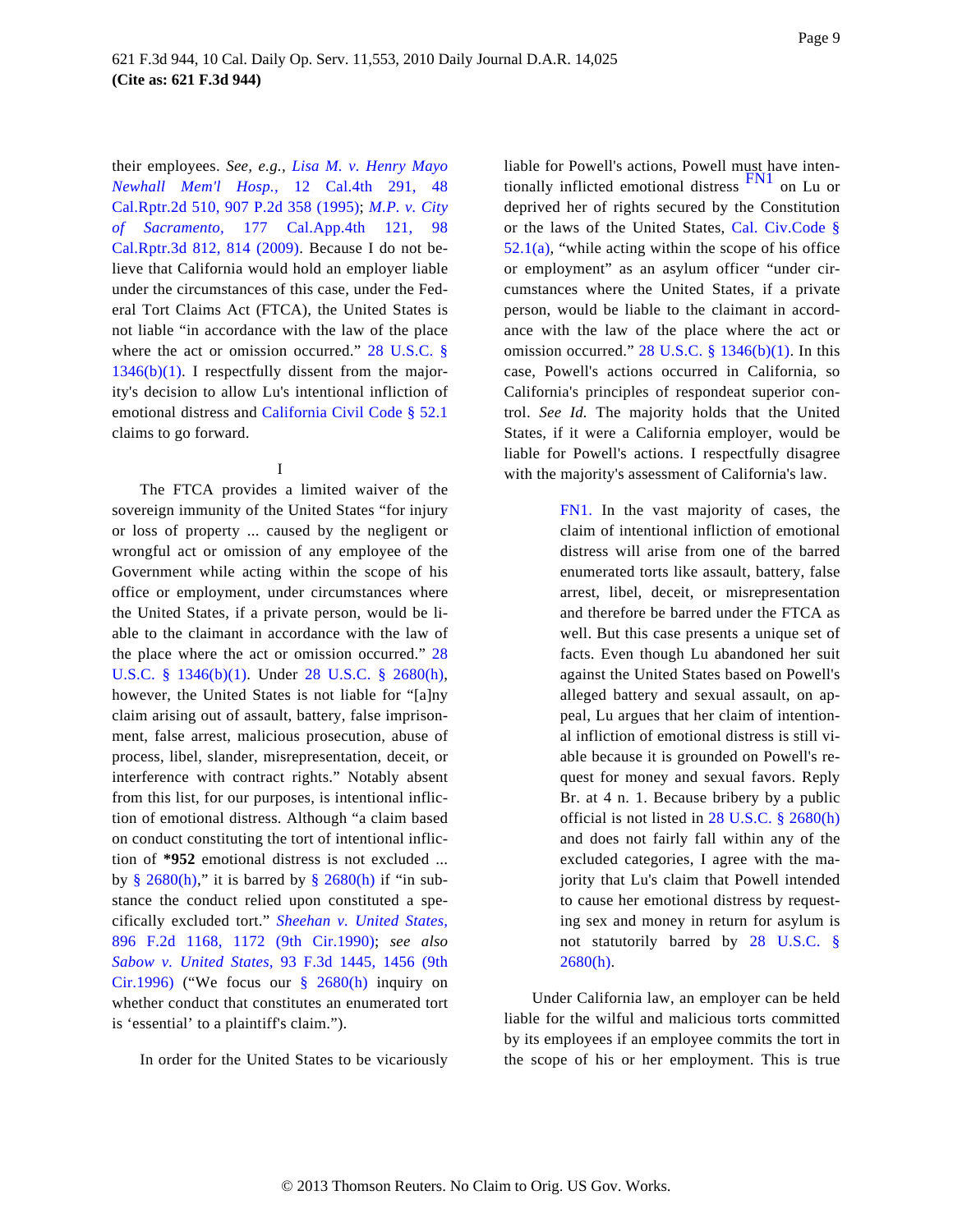even if the tort was not done as "a means, or for the purpose of performing the work [the employee] was employed to do." *[Carr v. Wm. C. Crowell Co.,](http://www.westlaw.com/Find/Default.wl?rs=dfa1.0&vr=2.0&DB=661&FindType=Y&ReferencePositionType=S&SerialNum=1946111202&ReferencePosition=7)* 28 [Cal.2d 652, 171 P.2d 5, 7 \(1946](http://www.westlaw.com/Find/Default.wl?rs=dfa1.0&vr=2.0&DB=661&FindType=Y&ReferencePositionType=S&SerialNum=1946111202&ReferencePosition=7)). *[In Carr](http://www.westlaw.com/Find/Default.wl?rs=dfa1.0&vr=2.0&FindType=Y&SerialNum=1946111202),* the California Supreme Court held that an employer was liable for injury caused when its employee threw a hammer at a co-worker. *[Id.](http://www.westlaw.com/Find/Default.wl?rs=dfa1.0&vr=2.0&FindType=Y&SerialNum=1946111202)* The court concluded that by "bringing men together" the employer had "create[d] occasions for lapses into carelessness, and for fun-making and emotional flareup.... These expressions of human nature are incidents inseparable from working together. They involve risks of injury and these risks are inherent in the working environment." *[Id.](http://www.westlaw.com/Find/Default.wl?rs=dfa1.0&vr=2.0&FindType=Y&SerialNum=1946111202)* [at 8](http://www.westlaw.com/Find/Default.wl?rs=dfa1.0&vr=2.0&FindType=Y&SerialNum=1946111202).

*[Carr's](http://www.westlaw.com/Find/Default.wl?rs=dfa1.0&vr=2.0&FindType=Y&SerialNum=1946111202)* virtually unworkable holding-that is, "boys will be boys" and the employer is responsible for their "expressions of human nature" because the employer created a "working environment"-has been explained and modified by more recent California Supreme Court decisions. "[N]otwithstanding the generally broad view given to scope of employment determinations," the California Supreme Court has said, "the law is clear that an employer is not strictly liable for all actions of its employees during working hours. Significantly, an employer will not be held vicariously liable for an employee's malicious or tortious conduct if the employee substantially deviates from the employment duties for personal purposes." *[Farmers](http://www.westlaw.com/Find/Default.wl?rs=dfa1.0&vr=2.0&DB=661&FindType=Y&ReferencePositionType=S&SerialNum=1995240400&ReferencePosition=449) [Ins. Group](http://www.westlaw.com/Find/Default.wl?rs=dfa1.0&vr=2.0&DB=661&FindType=Y&ReferencePositionType=S&SerialNum=1995240400&ReferencePosition=449),* [47 Cal.Rptr.2d 478, 906 P.2d at](http://www.westlaw.com/Find/Default.wl?rs=dfa1.0&vr=2.0&DB=661&FindType=Y&ReferencePositionType=S&SerialNum=1995240400&ReferencePosition=449) 449 **\*953** (emphasis omitted). *[In Lisa M.](http://www.westlaw.com/Find/Default.wl?rs=dfa1.0&vr=2.0&FindType=Y&SerialNum=1995250538),* the court explained that the principle of respondeat superior is limited by the element of foreseeability: An employer is only liable when, considering the enterprise's operations, the risk of injury is generally foreseeable:

the employer will not be held liable for an assault or other intentional tort that did not have a causal nexus to the employee's work.... An act serving only the employee's personal interest is less likely to arise from or be engendered by the employment than an act that, even if misguided, was intended to serve the employer in some way....

That the employment brought tortfeasor and victim together in time and place is not enough.... [T]he risk of tortious injury must be inherent in the working environment or typical of or broadly incidental to the enterprise the employer has undertaken.

*[Lisa M](http://www.westlaw.com/Find/Default.wl?rs=dfa1.0&vr=2.0&DB=661&FindType=Y&ReferencePositionType=S&SerialNum=1995250538&ReferencePosition=361).,* [48 Cal.Rptr.2d 510, 907 P.](http://www.westlaw.com/Find/Default.wl?rs=dfa1.0&vr=2.0&DB=661&FindType=Y&ReferencePositionType=S&SerialNum=1995250538&ReferencePosition=361)2d at [361-62](http://www.westlaw.com/Find/Default.wl?rs=dfa1.0&vr=2.0&DB=661&FindType=Y&ReferencePositionType=S&SerialNum=1995250538&ReferencePosition=361) (quotation marks omitted). *[Lisa M](http://www.westlaw.com/Find/Default.wl?rs=dfa1.0&vr=2.0&FindType=Y&SerialNum=1995250538).* involved a sexual tort, and with respect to sexual torts in particular, the court held that "a sexual tort will not be considered engendered by the employment unless its motivating emotions were fairly attributable to work-related events or conditions.... If the assault was ... the result of only propinquity and lust, there should be no liability." *[Id](http://www.westlaw.com/Find/Default.wl?rs=dfa1.0&vr=2.0&DB=661&FindType=Y&ReferencePositionType=S&SerialNum=1995250538&ReferencePosition=364).*[, 48 Cal.Rptr.2d 510, 907](http://www.westlaw.com/Find/Default.wl?rs=dfa1.0&vr=2.0&DB=661&FindType=Y&ReferencePositionType=S&SerialNum=1995250538&ReferencePosition=364) [P.2d at 36](http://www.westlaw.com/Find/Default.wl?rs=dfa1.0&vr=2.0&DB=661&FindType=Y&ReferencePositionType=S&SerialNum=1995250538&ReferencePosition=364)4 (quotation marks and omission omitted).

With the foregoing principles in mind, I turn to the question of whether Powell acted within the scope of his employment when he traveled to Lu's home and requested sexual favors and money in return for recommending that the United States grant her asylum. As an asylum officer, Powell's duties were set out in (then) INS's regulations. Such officers were "delegated the authority to hear and adjudicate credible fear of persecution determinations ... [and] applications for asylum ...." [8 C.F.R. §](http://www.westlaw.com/Find/Default.wl?rs=dfa1.0&vr=2.0&DB=1000547&DocName=8CFRS103.1&FindType=L) [103.1](http://www.westlaw.com/Find/Default.wl?rs=dfa1.0&vr=2.0&DB=1000547&DocName=8CFRS103.1&FindType=L)(g)(3)(ii) (2000). "An asylum officer may grant asylum in the exercise of discretion to an applicant who qualifies as a refugee.... [T]he asylum officer shall either grant asylum or refer the application to an immigration judge for adjudication in deportation, exclusion, or removal proceedings. An asylum officer may refer such an application after an interview...." [8 C.F.R. § 208.14\(b](http://www.westlaw.com/Find/Default.wl?rs=dfa1.0&vr=2.0&DB=1000547&DocName=8CFRS208.14&FindType=L&ReferencePositionType=T&ReferencePosition=SP_a83b000018c76)) (2000). An asylum officer must "conduct the interview in a nonadversarial manner and, except at the request of the applicant, separate and apart from the general public." [8 C.F.R. § 208.9\(b](http://www.westlaw.com/Find/Default.wl?rs=dfa1.0&vr=2.0&DB=1000547&DocName=8CFRS208.9&FindType=L&ReferencePositionType=T&ReferencePosition=SP_a83b000018c76)) (2000). During the interview, an asylum officer has "authority to administer oaths, verify the identify of the applicant ... present and receive evidence, and question the applicant and any witnesses." *[Id.](http://www.westlaw.com/Find/Default.wl?rs=dfa1.0&vr=2.0&DB=1000547&DocName=8CFRS208.9&FindType=L&ReferencePositionType=T&ReferencePosition=SP_4b24000003ba5)* [§ 208.9\(c](http://www.westlaw.com/Find/Default.wl?rs=dfa1.0&vr=2.0&DB=1000547&DocName=8CFRS208.9&FindType=L&ReferencePositionType=T&ReferencePosition=SP_4b24000003ba5)). In con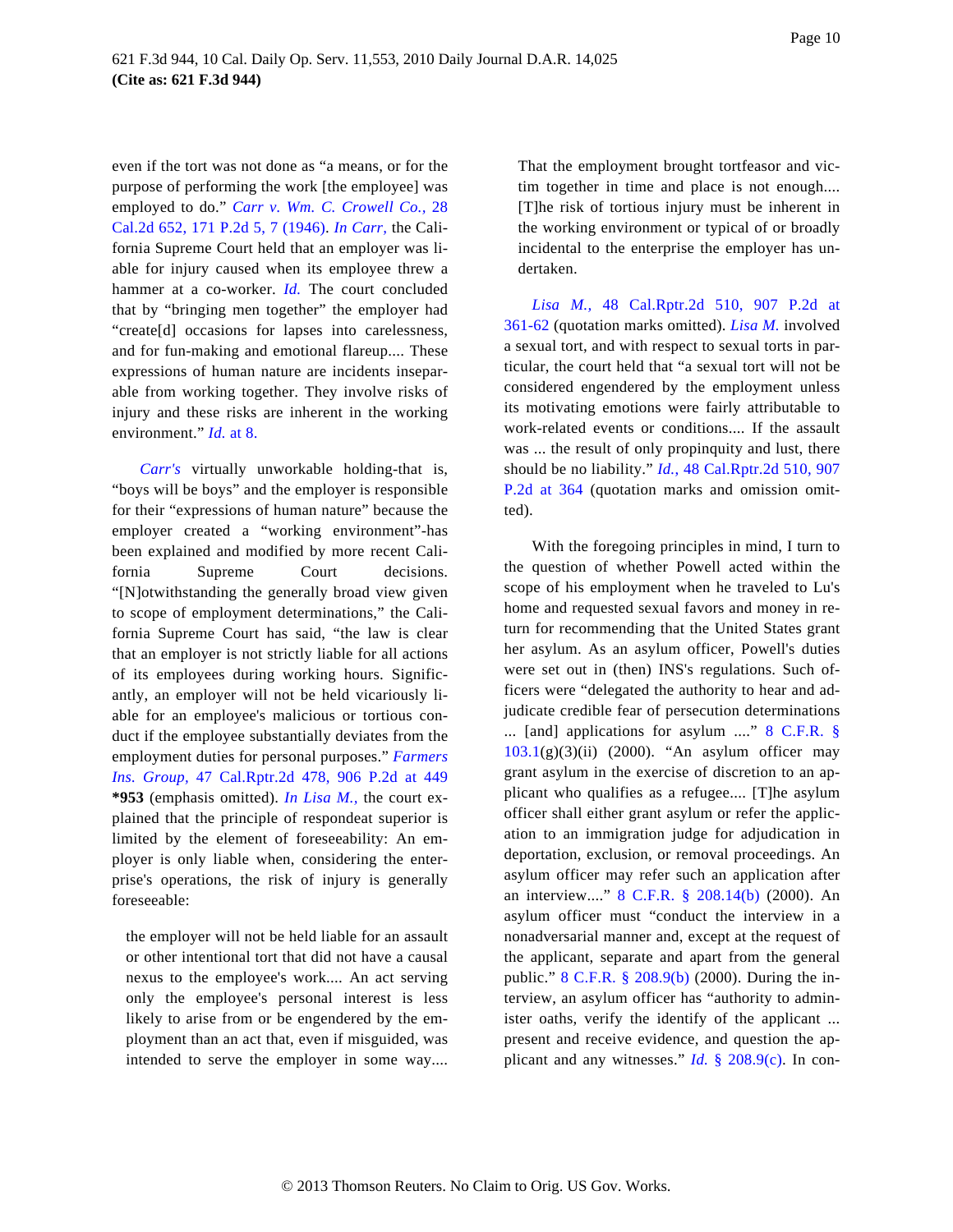sidering whether to grant an applicant asylum, "[t]he asylum officer shall consider evidence submitted by the applicant together with his or her asylum application...." *[Id.](http://www.westlaw.com/Find/Default.wl?rs=dfa1.0&vr=2.0&DB=1000547&DocName=8CFRS208.9&FindType=L&ReferencePositionType=T&ReferencePosition=SP_7fdd00001ca15)* [§ 208.9\(e\)](http://www.westlaw.com/Find/Default.wl?rs=dfa1.0&vr=2.0&DB=1000547&DocName=8CFRS208.9&FindType=L&ReferencePositionType=T&ReferencePosition=SP_7fdd00001ca15).

Powell's actions (well described by the majority) were plainly outside his regular duties, and for that, Powell was convicted of bribery by a public official under 18 U.S.C.  $\frac{8}{9}$  201(b)(2)(A) and deprivation of rights under color of law under [18](http://www.westlaw.com/Find/Default.wl?rs=dfa1.0&vr=2.0&DB=1000546&DocName=18USCAS242&FindType=L) [U.S.C. § 24](http://www.westlaw.com/Find/Default.wl?rs=dfa1.0&vr=2.0&DB=1000546&DocName=18USCAS242&FindType=L)2. Notwithstanding the fact that Powell's employer, the United States, brought charges against Powell and convicted him of two felonies, Lu argues that Powell was acting within the scope of his employment when he committed his criminal acts. Intuitively, I cannot see how an act criminally punishable by the United States can possibly be considered within the scope of Powell's employment as an asylum officer. Moreover, I do not think California's law is to the contrary. I thus agree with the majority that "Powell abused his powers for his own benefit," but **\*954** I disagree that "[i]n doing so, he acted within the scope of his employment as defined by California." Maj. Op. at 949.

### II

<span id="page-10-0"></span>California has had substantial experience with suits against employers based on employee sexual misconduct. In *[Lisa M.](http://www.westlaw.com/Find/Default.wl?rs=dfa1.0&vr=2.0&FindType=Y&SerialNum=1995250538),* an ultrasound technician sexually assaulted a patient ten minutes after conducting the patient's ultrasound examination. [48](http://www.westlaw.com/Find/Default.wl?rs=dfa1.0&vr=2.0&DB=661&FindType=Y&ReferencePositionType=S&SerialNum=1995250538&ReferencePosition=359) [Cal.Rptr.2d 510, 907 P.2d at 35](http://www.westlaw.com/Find/Default.wl?rs=dfa1.0&vr=2.0&DB=661&FindType=Y&ReferencePositionType=S&SerialNum=1995250538&ReferencePosition=359)9. The California Supreme Court held that the hospital was not vicariously liable for the technician's assault. The court reasoned that the ultrasound technician was not acting within the scope of his employment when he assaulted the patient because "the technician's decision to engage in conscious exploitation of the patient did not arise out of the performance of the examination, although the circumstances of the examination made it possible." *[Id.](http://www.westlaw.com/Find/Default.wl?rs=dfa1.0&vr=2.0&DB=661&FindType=Y&ReferencePositionType=S&SerialNum=1995250538&ReferencePosition=364)*[, 4](http://www.westlaw.com/Find/Default.wl?rs=dfa1.0&vr=2.0&DB=661&FindType=Y&ReferencePositionType=S&SerialNum=1995250538&ReferencePosition=364)8 [Cal.Rptr.2d 510, 907 P.2d at 36](http://www.westlaw.com/Find/Default.wl?rs=dfa1.0&vr=2.0&DB=661&FindType=Y&ReferencePositionType=S&SerialNum=1995250538&ReferencePosition=364)4 (emphasis omitted). The technician's "personal motivations" to assault the patient "were not generated by or an outgrowth of workplace responsibilities, conditions or

### events." *[Id.](http://www.westlaw.com/Find/Default.wl?rs=dfa1.0&vr=2.0&FindType=Y&SerialNum=1995250538)*

In *[Farmers Insurance Grou](http://www.westlaw.com/Find/Default.wl?rs=dfa1.0&vr=2.0&FindType=Y&SerialNum=1995240400)p,* the California Supreme Court similarly held that a sheriff's "lewd[ ] proposition[s to] and offensive[ ] touch[ings]" of a co-worker did not arise within the "scope of his ... employment as an employee of [a] public entity." [47 Cal.Rptr.2d 478, 906 P.2d at 44](http://www.westlaw.com/Find/Default.wl?rs=dfa1.0&vr=2.0&DB=661&FindType=Y&ReferencePositionType=S&SerialNum=1995240400&ReferencePosition=444)4. The court in *[Farmers Insurance Grou](http://www.westlaw.com/Find/Default.wl?rs=dfa1.0&vr=2.0&FindType=Y&SerialNum=1995240400)p* found that the deputy sheriff was not acting within the scope of his employment when he asked his subordinate for sexual favors and offensively touched her because "the deliberate targeting of an individual employee by another employee for inappropriate touching and requests for sexual favors is not a risk that may fairly be regarded as typical of or broadly incidental to the operation of a county jail." *[Id](http://www.westlaw.com/Find/Default.wl?rs=dfa1.0&vr=2.0&FindType=Y&SerialNum=1995240400).* Even though there was evidence that sexually explicit banter was common among employees at the jail, the court refused to hold that the deputy's requests for sex from a subordinate were "broadly incidental" to his tasks and duties. *[Id](http://www.westlaw.com/Find/Default.wl?rs=dfa1.0&vr=2.0&DB=661&FindType=Y&ReferencePositionType=S&SerialNum=1995240400&ReferencePosition=454).*[, 47 Cal.Rptr.2d 478, 906 P.2d](http://www.westlaw.com/Find/Default.wl?rs=dfa1.0&vr=2.0&DB=661&FindType=Y&ReferencePositionType=S&SerialNum=1995240400&ReferencePosition=454) at [454.](http://www.westlaw.com/Find/Default.wl?rs=dfa1.0&vr=2.0&DB=661&FindType=Y&ReferencePositionType=S&SerialNum=1995240400&ReferencePosition=454)

These cases are typical of the host of California cases where the court refused to hold employers-public  $F_{N2}$  and private-liable for the sexual torts committed by their employees. *See, e.g., [M.P.,](http://www.westlaw.com/Find/Default.wl?rs=dfa1.0&vr=2.0&DB=7047&FindType=Y&ReferencePositionType=S&SerialNum=2019711247&ReferencePosition=815)* 98 [Cal.Rptr.3d at 815](http://www.westlaw.com/Find/Default.wl?rs=dfa1.0&vr=2.0&DB=7047&FindType=Y&ReferencePositionType=S&SerialNum=2019711247&ReferencePosition=815) (City of Sacramento not vicariously liable for claims of assault, battery, and intentional infliction of emotional distress after two firefighters (one on-duty at the time) assaulted a woman during the Porn Star Costume Ball); *[Maria D.](http://www.westlaw.com/Find/Default.wl?rs=dfa1.0&vr=2.0&DB=3484&FindType=Y&SerialNum=2000629753) [v. Westec Residential Sec., In](http://www.westlaw.com/Find/Default.wl?rs=dfa1.0&vr=2.0&DB=3484&FindType=Y&SerialNum=2000629753)c.,* [85 Cal.App.4t](http://www.westlaw.com/Find/Default.wl?rs=dfa1.0&vr=2.0&DB=3484&FindType=Y&SerialNum=2000629753)h [125, 102 Cal.Rptr.2d 326 \(2000\)](http://www.westlaw.com/Find/Default.wl?rs=dfa1.0&vr=2.0&DB=3484&FindType=Y&SerialNum=2000629753) (security company not vicariously liable for on-duty security guard's rape of a motorist); *[Jeffrey E. v. Cent. Bap](http://www.westlaw.com/Find/Default.wl?rs=dfa1.0&vr=2.0&DB=227&FindType=Y&SerialNum=1988006883)tist [Church,](http://www.westlaw.com/Find/Default.wl?rs=dfa1.0&vr=2.0&DB=227&FindType=Y&SerialNum=1988006883)* [197 Cal.App.3d 718, 243 Cal.Rptr.](http://www.westlaw.com/Find/Default.wl?rs=dfa1.0&vr=2.0&DB=227&FindType=Y&SerialNum=1988006883) 128 [\(1988\)](http://www.westlaw.com/Find/Default.wl?rs=dfa1.0&vr=2.0&DB=227&FindType=Y&SerialNum=1988006883) (protestant **\*955** church not vicariously liable for assault, battery, and intentional infliction of emotional distress of a minor after Sunday school teacher molested minor); *[Rita M. v. Roman Cathol](http://www.westlaw.com/Find/Default.wl?rs=dfa1.0&vr=2.0&DB=227&FindType=Y&SerialNum=1986162515)[ic Archbishop](http://www.westlaw.com/Find/Default.wl?rs=dfa1.0&vr=2.0&DB=227&FindType=Y&SerialNum=1986162515),* [187 Cal.App.3d 1453, 232 Cal.Rptr.](http://www.westlaw.com/Find/Default.wl?rs=dfa1.0&vr=2.0&DB=227&FindType=Y&SerialNum=1986162515) [685 \(1986](http://www.westlaw.com/Find/Default.wl?rs=dfa1.0&vr=2.0&DB=227&FindType=Y&SerialNum=1986162515)) (archbishop not vicariously liable for sexual relations between seven priests and minor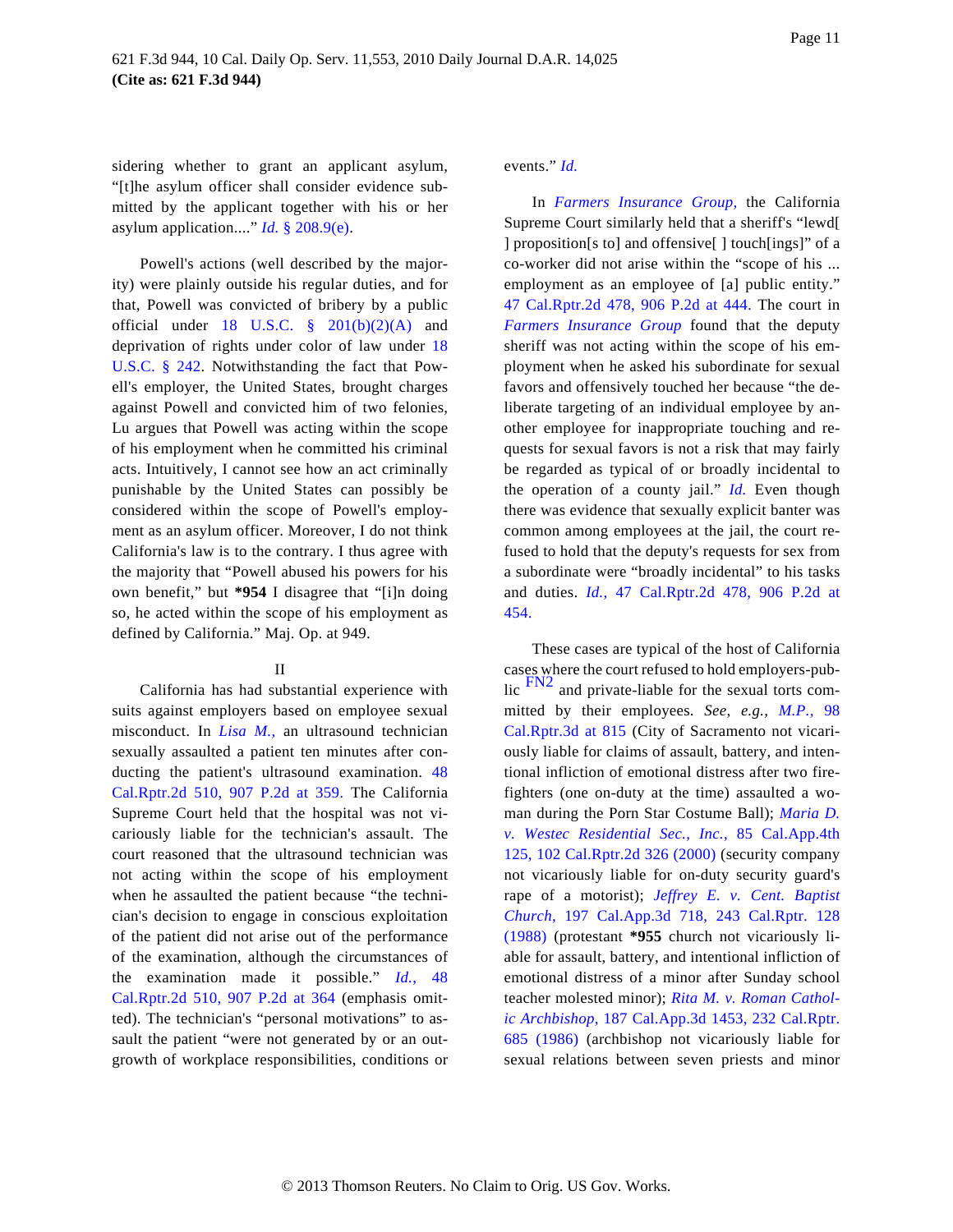<span id="page-11-1"></span>parishioner); *[Alma W. v. Oakland Unified](http://www.westlaw.com/Find/Default.wl?rs=dfa1.0&vr=2.0&DB=227&FindType=Y&SerialNum=1981136908) Sch. [Dist.,](http://www.westlaw.com/Find/Default.wl?rs=dfa1.0&vr=2.0&DB=227&FindType=Y&SerialNum=1981136908)* [123 Cal.App.3d 133, 176 Cal.Rptr](http://www.westlaw.com/Find/Default.wl?rs=dfa1.0&vr=2.0&DB=227&FindType=Y&SerialNum=1981136908). 287 [\(1981\)](http://www.westlaw.com/Find/Default.wl?rs=dfa1.0&vr=2.0&DB=227&FindType=Y&SerialNum=1981136908) (school district not vicariously liable for rape of a student by a janitor). In a few cases, California courts have held that an employee's sexual propositions or sexual assault were "broadly incidental" to the employee's duties, but the courts in these cases focused on the unique authority of police officers or the special relationship between clients and therapists. *See, e.g., [Mary M. v. City of Los](http://www.westlaw.com/Find/Default.wl?rs=dfa1.0&vr=2.0&DB=661&FindType=Y&SerialNum=1991151136) [Angeles,](http://www.westlaw.com/Find/Default.wl?rs=dfa1.0&vr=2.0&DB=661&FindType=Y&SerialNum=1991151136)* [54 Cal.3d 202, 285 Cal.Rptr. 99, 814 P.2d](http://www.westlaw.com/Find/Default.wl?rs=dfa1.0&vr=2.0&DB=661&FindType=Y&SerialNum=1991151136) [1341 \(1991\)](http://www.westlaw.com/Find/Default.wl?rs=dfa1.0&vr=2.0&DB=661&FindType=Y&SerialNum=1991151136) (city could be vicariously liable for an on-duty police officer's rape of a woman); *[Richard](http://www.westlaw.com/Find/Default.wl?rs=dfa1.0&vr=2.0&DB=227&FindType=Y&SerialNum=1988021376) [H. v. Larry D.](http://www.westlaw.com/Find/Default.wl?rs=dfa1.0&vr=2.0&DB=227&FindType=Y&SerialNum=1988021376),* [198 Cal.App.3d 591, 243 Cal.Rptr](http://www.westlaw.com/Find/Default.wl?rs=dfa1.0&vr=2.0&DB=227&FindType=Y&SerialNum=1988021376). [807 \(1988](http://www.westlaw.com/Find/Default.wl?rs=dfa1.0&vr=2.0&DB=227&FindType=Y&SerialNum=1988021376)) (clinic could be vicariously liable for fraud, negligence, and negligent infliction of emotional distress where marriage therapist who was the head of the psychiatric department had sexual relations with the wife of a couple he was counseling); *[White v. County of Orang](http://www.westlaw.com/Find/Default.wl?rs=dfa1.0&vr=2.0&DB=227&FindType=Y&SerialNum=1985118009)e,* [166 Cal.App.3d](http://www.westlaw.com/Find/Default.wl?rs=dfa1.0&vr=2.0&DB=227&FindType=Y&SerialNum=1985118009) [566, 212 Cal.Rptr. 493 \(1985](http://www.westlaw.com/Find/Default.wl?rs=dfa1.0&vr=2.0&DB=227&FindType=Y&SerialNum=1985118009)) (county could be vicariously liable for deputy sheriff's threats to rape a [motorist\).](#page-11-1)<sup>FN3</sup>

> <span id="page-11-2"></span><span id="page-11-0"></span>[FN2.](#page-10-0) The majority suggests that California's public entity respondeat superior cases are not analogous to private employer respondeat superior cases. *See* Maj. Op. at 947 ("Because it involved a public employer, *[Mary M](http://www.westlaw.com/Find/Default.wl?rs=dfa1.0&vr=2.0&FindType=Y&SerialNum=1991151136).* provides less than compelling precedent." (citation and quotation marks omitted)). I see no discernable difference in California's treatment of public and private employers. In both private sector and public employer cases, California courts have applied general principles of respondeat superior. *See [Mary M. v. City of](http://www.westlaw.com/Find/Default.wl?rs=dfa1.0&vr=2.0&DB=661&FindType=Y&ReferencePositionType=S&SerialNum=1991151136&ReferencePosition=1344) [Los Angeles](http://www.westlaw.com/Find/Default.wl?rs=dfa1.0&vr=2.0&DB=661&FindType=Y&ReferencePositionType=S&SerialNum=1991151136&ReferencePosition=1344),* [54 Cal.3d 202, 285 Cal.Rptr](http://www.westlaw.com/Find/Default.wl?rs=dfa1.0&vr=2.0&DB=661&FindType=Y&ReferencePositionType=S&SerialNum=1991151136&ReferencePosition=1344). [99, 814 P.2d 1341, 1344 \(19](http://www.westlaw.com/Find/Default.wl?rs=dfa1.0&vr=2.0&DB=661&FindType=Y&ReferencePositionType=S&SerialNum=1991151136&ReferencePosition=1344)91) ("[T]he Legislature incorporated general standards of tort liability as the primary basis for respondeat superior liability of public entities," and "[c]ourts have construed the term 'scope of employment' in section 815.2 [the section that makes public entities li

able for the torts of an employee] as broadly as in private tort litigation." [54](http://www.westlaw.com/Find/Default.wl?rs=dfa1.0&vr=2.0&DB=661&FindType=Y&ReferencePositionType=S&SerialNum=1991151136&ReferencePosition=1344) [Cal.3d 202, 285 Cal.Rptr. 99, 814](http://www.westlaw.com/Find/Default.wl?rs=dfa1.0&vr=2.0&DB=661&FindType=Y&ReferencePositionType=S&SerialNum=1991151136&ReferencePosition=1344) P.2d [1341, 1344 \(1991](http://www.westlaw.com/Find/Default.wl?rs=dfa1.0&vr=2.0&DB=661&FindType=Y&ReferencePositionType=S&SerialNum=1991151136&ReferencePosition=1344)) (quotation marks omitted)).

[FN3.](#page-11-2) There is, admittedly, some tension between the California Supreme Court's decision in, *[Mary M](http://www.westlaw.com/Find/Default.wl?rs=dfa1.0&vr=2.0&DB=661&FindType=Y&SerialNum=1991151136).,* [285 Cal.Rptr. 9](http://www.westlaw.com/Find/Default.wl?rs=dfa1.0&vr=2.0&DB=661&FindType=Y&SerialNum=1991151136)9, [814 P.2d 134](http://www.westlaw.com/Find/Default.wl?rs=dfa1.0&vr=2.0&DB=661&FindType=Y&SerialNum=1991151136)1, and its subsequent decisions-tension that has been noted by the California courts themselves. In *[Mary M.](http://www.westlaw.com/Find/Default.wl?rs=dfa1.0&vr=2.0&FindType=Y&SerialNum=1991151136),* the California Supreme Court held that rape was within the scope of an on-duty police officer's employment and that the city was liable. The court "stress[ed] that [its] conclusion ... flow[ed] from the unique authority vested in police officers. Employees who do not have this authority and who commit sexual assaults may be acting outside the scope of their employment as a matter of law." *[Id.,](http://www.westlaw.com/Find/Default.wl?rs=dfa1.0&vr=2.0&DB=661&FindType=Y&ReferencePositionType=S&SerialNum=1991151136&ReferencePosition=1350)* [285 Cal.Rptr.](http://www.westlaw.com/Find/Default.wl?rs=dfa1.0&vr=2.0&DB=661&FindType=Y&ReferencePositionType=S&SerialNum=1991151136&ReferencePosition=1350) [99, 814 P.2d at 1350 n. 11](http://www.westlaw.com/Find/Default.wl?rs=dfa1.0&vr=2.0&DB=661&FindType=Y&ReferencePositionType=S&SerialNum=1991151136&ReferencePosition=1350). The California Supreme Court seemed to limit *[Mary M.](http://www.westlaw.com/Find/Default.wl?rs=dfa1.0&vr=2.0&FindType=Y&SerialNum=1991151136)*'s holding to sexual assault by on-duty police officers in *[Farmers Insurance Group,](http://www.westlaw.com/Find/Default.wl?rs=dfa1.0&vr=2.0&DB=661&FindType=Y&ReferencePositionType=S&SerialNum=1995240400&ReferencePosition=450)* 47 [Cal.Rptr.2d 478, 906 P.2d at 45](http://www.westlaw.com/Find/Default.wl?rs=dfa1.0&vr=2.0&DB=661&FindType=Y&ReferencePositionType=S&SerialNum=1995240400&ReferencePosition=450)0. *See [id](http://www.westlaw.com/Find/Default.wl?rs=dfa1.0&vr=2.0&FindType=Y&SerialNum=1995240400).* ("[E]xcept where sexual misconduct by onduty police officers against members of the public is involved, the employer is not vicariously liable to the third party for such misconduct." (citation omitted)); *see also [Lisa M.](http://www.westlaw.com/Find/Default.wl?rs=dfa1.0&vr=2.0&DB=661&FindType=Y&ReferencePositionType=S&SerialNum=1995250538&ReferencePosition=366),* [48 Cal.Rptr.2d 510, 907 P.2d](http://www.westlaw.com/Find/Default.wl?rs=dfa1.0&vr=2.0&DB=661&FindType=Y&ReferencePositionType=S&SerialNum=1995250538&ReferencePosition=366) at [366](http://www.westlaw.com/Find/Default.wl?rs=dfa1.0&vr=2.0&DB=661&FindType=Y&ReferencePositionType=S&SerialNum=1995250538&ReferencePosition=366) (stating that *[Mary M](http://www.westlaw.com/Find/Default.wl?rs=dfa1.0&vr=2.0&FindType=Y&SerialNum=1991151136).* provides "less than compelling precedent for liability" because the court "expressly limited [ *[Mary](http://www.westlaw.com/Find/Default.wl?rs=dfa1.0&vr=2.0&FindType=Y&SerialNum=1991151136) [M.'s](http://www.westlaw.com/Find/Default.wl?rs=dfa1.0&vr=2.0&FindType=Y&SerialNum=1991151136)* ] holding" to on-duty police officers); *[M.P.,](http://www.westlaw.com/Find/Default.wl?rs=dfa1.0&vr=2.0&DB=7047&FindType=Y&ReferencePositionType=S&SerialNum=2019711247&ReferencePosition=814)* [98 Cal.Rptr.3d at 81](http://www.westlaw.com/Find/Default.wl?rs=dfa1.0&vr=2.0&DB=7047&FindType=Y&ReferencePositionType=S&SerialNum=2019711247&ReferencePosition=814)4-15 ("It is questionable whether the holding in *[Mary](http://www.westlaw.com/Find/Default.wl?rs=dfa1.0&vr=2.0&FindType=Y&SerialNum=1991151136) [M.](http://www.westlaw.com/Find/Default.wl?rs=dfa1.0&vr=2.0&FindType=Y&SerialNum=1991151136)* is still viable.... [W]e conclude that the *[Mary M](http://www.westlaw.com/Find/Default.wl?rs=dfa1.0&vr=2.0&FindType=Y&SerialNum=1991151136).* holding that a public employer of a police officer may be vicariously liable for a sex crime committed by the officer against a person detained by the officer while on duty is, at best, limited to such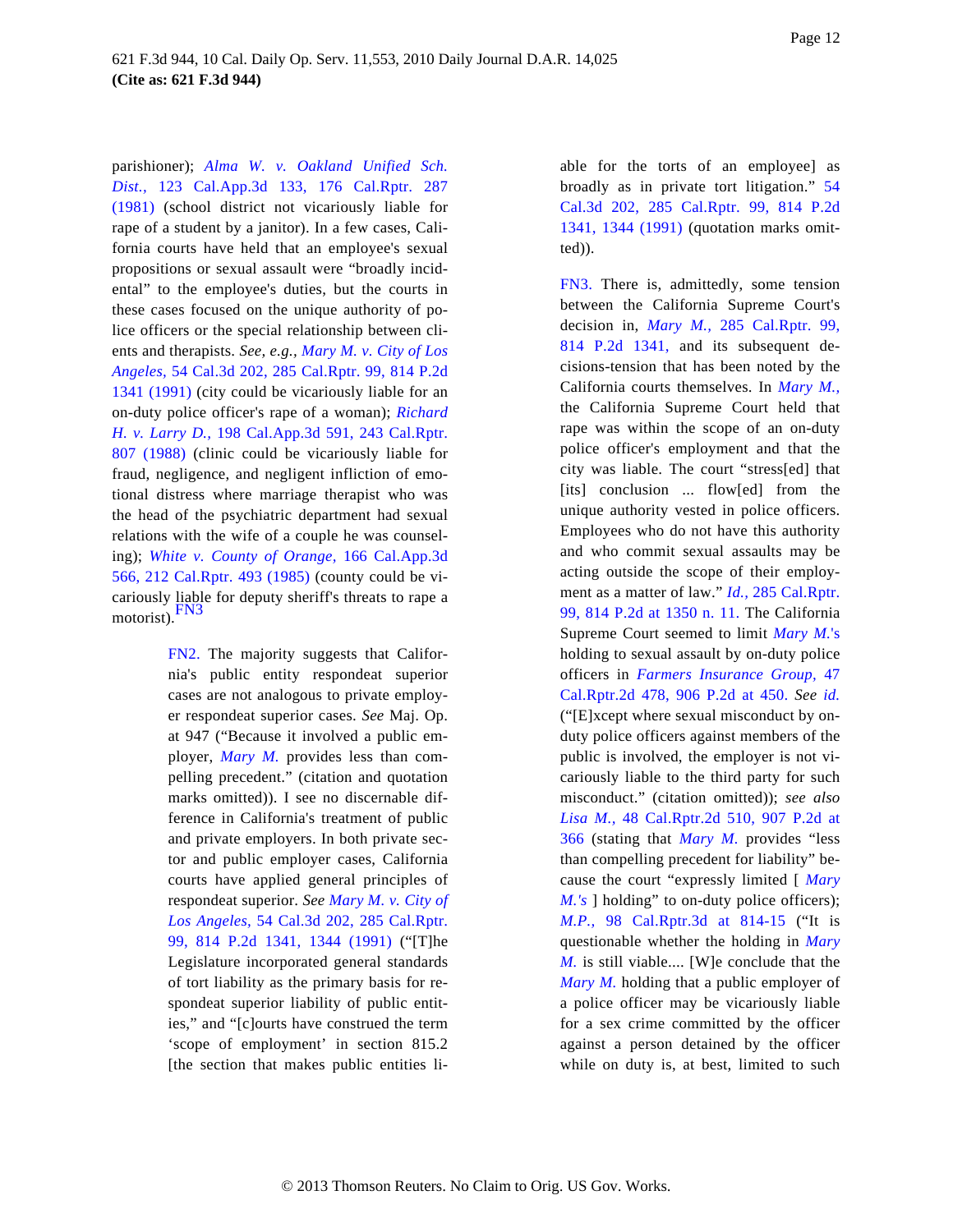acts by an on-duty police officer and does not extend to any other form of employment."). Because Powell was not a police officer acting within the scope of his employment, *[Mary M](http://www.westlaw.com/Find/Default.wl?rs=dfa1.0&vr=2.0&FindType=Y&SerialNum=1991151136).* has little relevance to the present case.

The majority relies on *[Inter Mountain Mort](http://www.westlaw.com/Find/Default.wl?rs=dfa1.0&vr=2.0&DB=3484&FindType=Y&SerialNum=2000076119)[gage, Inc. v. Sulime](http://www.westlaw.com/Find/Default.wl?rs=dfa1.0&vr=2.0&DB=3484&FindType=Y&SerialNum=2000076119)n,* [78 Cal.App.4th 1434,](http://www.westlaw.com/Find/Default.wl?rs=dfa1.0&vr=2.0&DB=3484&FindType=Y&SerialNum=2000076119) 93 [Cal.Rptr.2d 790 \(2000](http://www.westlaw.com/Find/Default.wl?rs=dfa1.0&vr=2.0&DB=3484&FindType=Y&SerialNum=2000076119)), to hold that Powell acted within the scope of his employment when he requested sex and money from Lu. Maj. Op. at 949. In *[Sulimen](http://www.westlaw.com/Find/Default.wl?rs=dfa1.0&vr=2.0&FindType=Y&SerialNum=2000076119),* the court held a mortgage company vicariously liable for an employee's fraud. The employee, a mortgage broker, submitted fraudulent paperwork under the name of the employer and represented to the client that he was fulfilling his job duties as a loan broker in submitting the paperwork. *[Id.](http://www.westlaw.com/Find/Default.wl?rs=dfa1.0&vr=2.0&FindType=Y&SerialNum=2000076119)* [at 795](http://www.westlaw.com/Find/Default.wl?rs=dfa1.0&vr=2.0&FindType=Y&SerialNum=2000076119). The court found that because he held himself out as an employee of his employer when he committed the fraud, a triable issue of fact existed as to whether he was acting within the scope of his employment. *[Id](http://www.westlaw.com/Find/Default.wl?rs=dfa1.0&vr=2.0&FindType=Y&SerialNum=2000076119).* [at 79](http://www.westlaw.com/Find/Default.wl?rs=dfa1.0&vr=2.0&FindType=Y&SerialNum=2000076119)6. The court reasoned, "the risk of one of defendants' loan representatives submitting a fraudulent loan application ... was a generally foreseeable risk inherent and incidental to **\*956** defendants' mortgage loan brokerage business." *[Id](http://www.westlaw.com/Find/Default.wl?rs=dfa1.0&vr=2.0&FindType=Y&SerialNum=2000076119).*

Although *[Sulimen](http://www.westlaw.com/Find/Default.wl?rs=dfa1.0&vr=2.0&FindType=Y&SerialNum=2000076119)* could be read to support the argument that Powell was acting within the scope of his employment when he solicited sex and money from an asylum applicant, I do not believe such a reading is necessary. Powell's request is not a "generally foreseeable risk inherent and incidental" to the United States asylum system. *[Id.](http://www.westlaw.com/Find/Default.wl?rs=dfa1.0&vr=2.0&FindType=Y&SerialNum=2000076119)* Again, the California Supreme Court sexual misconduct cases are more directly on point here. Just as it was not a generally foreseeable risk that an ultrasound technician would exploit a patient ten minutes after finishing her examination, it was not foreseeable that Powell would exploit an asylum applicant several days after conducting her official asylum interview. His actions of going to Lu's house and requesting sex and money for asylum were unrelated to his responsibility to only "consider evidence submitted by the applicant" in deciding whether to grant asylum. [8 C.F.R. § 208.9\(e](http://www.westlaw.com/Find/Default.wl?rs=dfa1.0&vr=2.0&DB=1000547&DocName=8CFRS208.9&FindType=L&ReferencePositionType=T&ReferencePosition=SP_7fdd00001ca15)) (2000). Like the deputy sheriff in *[Farmers Insurance Grou](http://www.westlaw.com/Find/Default.wl?rs=dfa1.0&vr=2.0&FindType=Y&SerialNum=1995240400)p* who "lewdly propositioned" a subordinate, Powell "lewdly propositioned" an asylum applicant, but such actions were for his own personal reasons and not within the scope of his employment as an asylum officer. On the whole, California cases support the conclusion that when Powell requested that Lu give him money or sex in exchange for asylum, he substantially deviated from his duties as an asylum officer and acted as a "result of only propinquity and lust." *[Lisa M.](http://www.westlaw.com/Find/Default.wl?rs=dfa1.0&vr=2.0&DB=661&FindType=Y&ReferencePositionType=S&SerialNum=1995250538&ReferencePosition=364),* [48 Cal.Rptr.2d 510,](http://www.westlaw.com/Find/Default.wl?rs=dfa1.0&vr=2.0&DB=661&FindType=Y&ReferencePositionType=S&SerialNum=1995250538&ReferencePosition=364) [907 P.2d at 364](http://www.westlaw.com/Find/Default.wl?rs=dfa1.0&vr=2.0&DB=661&FindType=Y&ReferencePositionType=S&SerialNum=1995250538&ReferencePosition=364).

### III

California cases also make clear that Powell was not acting within the scope of his employment by the mere fact that his position as an asylum officer brought him into contact with Lu. "If an employee's tort is personal in nature, mere presence at the place of employment and attendance to occupational duties prior or subsequent to the offense will not give rise to a cause of action against the employer under the doctrine of respondeat superior." *[Farmers Ins. Group](http://www.westlaw.com/Find/Default.wl?rs=dfa1.0&vr=2.0&DB=661&FindType=Y&ReferencePositionType=S&SerialNum=1995240400&ReferencePosition=450),* [47 Cal.Rptr.2d 478, 906 P.2d](http://www.westlaw.com/Find/Default.wl?rs=dfa1.0&vr=2.0&DB=661&FindType=Y&ReferencePositionType=S&SerialNum=1995240400&ReferencePosition=450) [at 450](http://www.westlaw.com/Find/Default.wl?rs=dfa1.0&vr=2.0&DB=661&FindType=Y&ReferencePositionType=S&SerialNum=1995240400&ReferencePosition=450) (quotation marks and alteration omitted). In *[Lisa M.](http://www.westlaw.com/Find/Default.wl?rs=dfa1.0&vr=2.0&FindType=Y&SerialNum=1995250538),* the court concluded that even though the "hospital, by employing the technician and providing the ultrasound room may have set the stage for [the technician's] misconduct, ... the script was entirely of his own, independent invention" and that it would be "unfair and inconsistent with the basic rationale of respondeat superior to impose liability on [the] [h]ospital irrespective of its own negligence." *[Lisa M.,](http://www.westlaw.com/Find/Default.wl?rs=dfa1.0&vr=2.0&DB=661&FindType=Y&ReferencePositionType=S&SerialNum=1995250538&ReferencePosition=367)* [48 Cal.Rptr.2d 510, 907 P.2d at 367](http://www.westlaw.com/Find/Default.wl?rs=dfa1.0&vr=2.0&DB=661&FindType=Y&ReferencePositionType=S&SerialNum=1995250538&ReferencePosition=367). Even though Powell had the opportunity to exploit Lu by virtue of his position as an asylum officer, that fact alone does not make his personal request for sex and money fall within the scope of his employment.

In addition, although Powell had the authority to grant Lu asylum, this authority was not enough to bring his tortious action within the scope of his